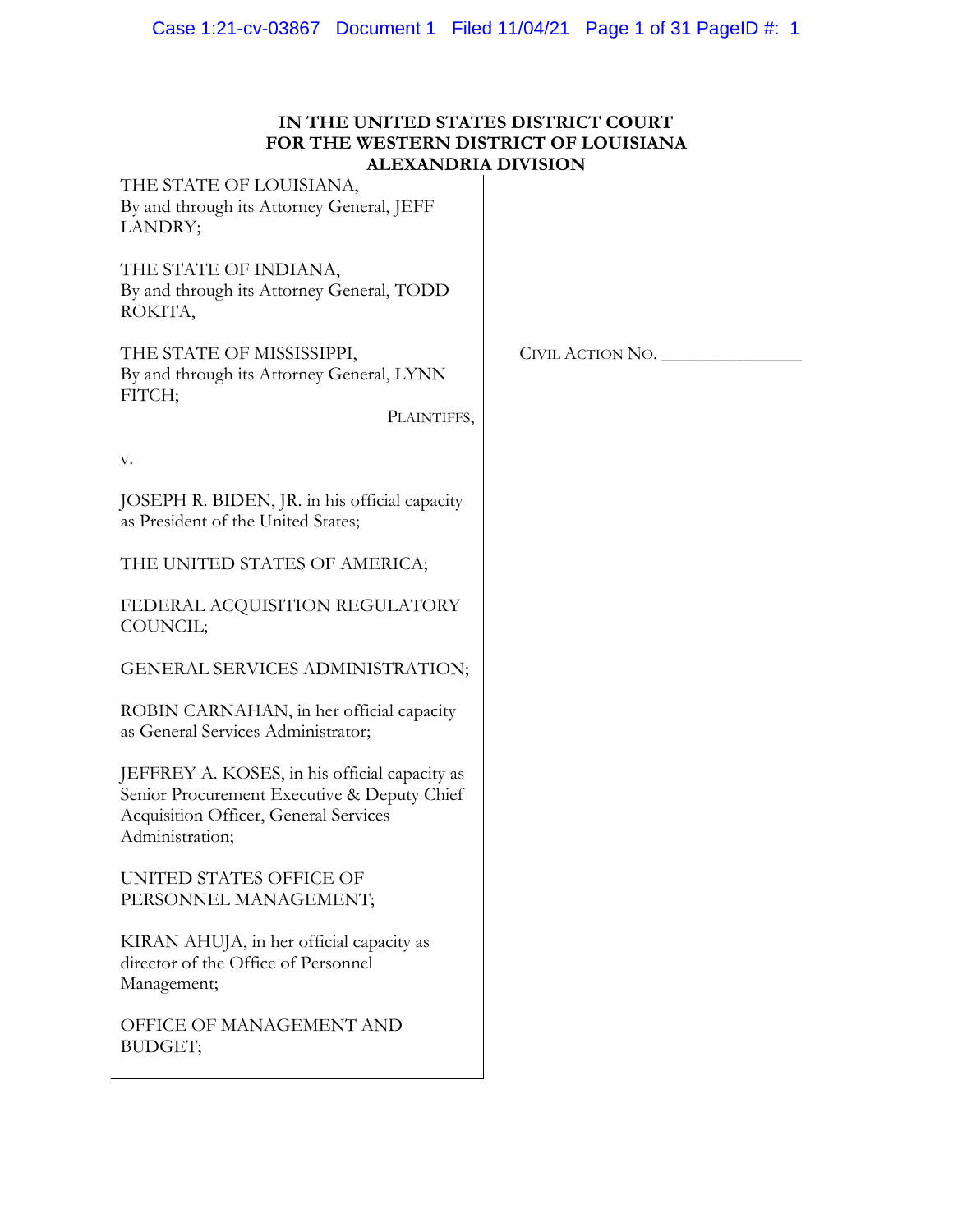## Case 1:21-cv-03867 Document 1 Filed 11/04/21 Page 2 of 31 PageID #: 2

SHALANDA YOUNG, in her official capacity as Acting Director of the Office of Management and Budget;

LESLEY A. FIELD, in her official capacity as Acting Administrator for Federal Procurement, Office of Management and Budget;

SAFER FEDERAL WORKFORCE TASK FORCE;

JEFFREY ZIENTS, in his official capacity as co-chair of the Safer Federal Workforce Task Force and COVID-19 Response Coordinator;

NATIONAL AERONAUTICS AND SPACE ADMINISTRATION;

BILL NELSON, in his official capacity as Administrator of the National Aeronautics and Space Administration;

KARLA S. JACKSON, in her official capacity as Assistant Administrator for Procurement, National Aeronautics and Space Administration;

UNITED STATES DEPARTMENT OF DEFENSE;

LLOYD AUSTIN in his official capacity as the United States Secretary of Defense;

JOHN M. TENAGLIA, in his official capacity as Principal Director of Defense Pricing and Contracting, Department of Defense;

UNITED STATES DEPARTMENT OF VETERANS AFFAIRS;

DENIS MCDONOUGH in his official capacity as United States Secretary of Veterans Affairs;

UNITED STATES DEPARTMENT OF HEALTH AND HUMAN SERVICES;

XAVIER BECERRA, in his official capacity as Secretary of Health and Human Services;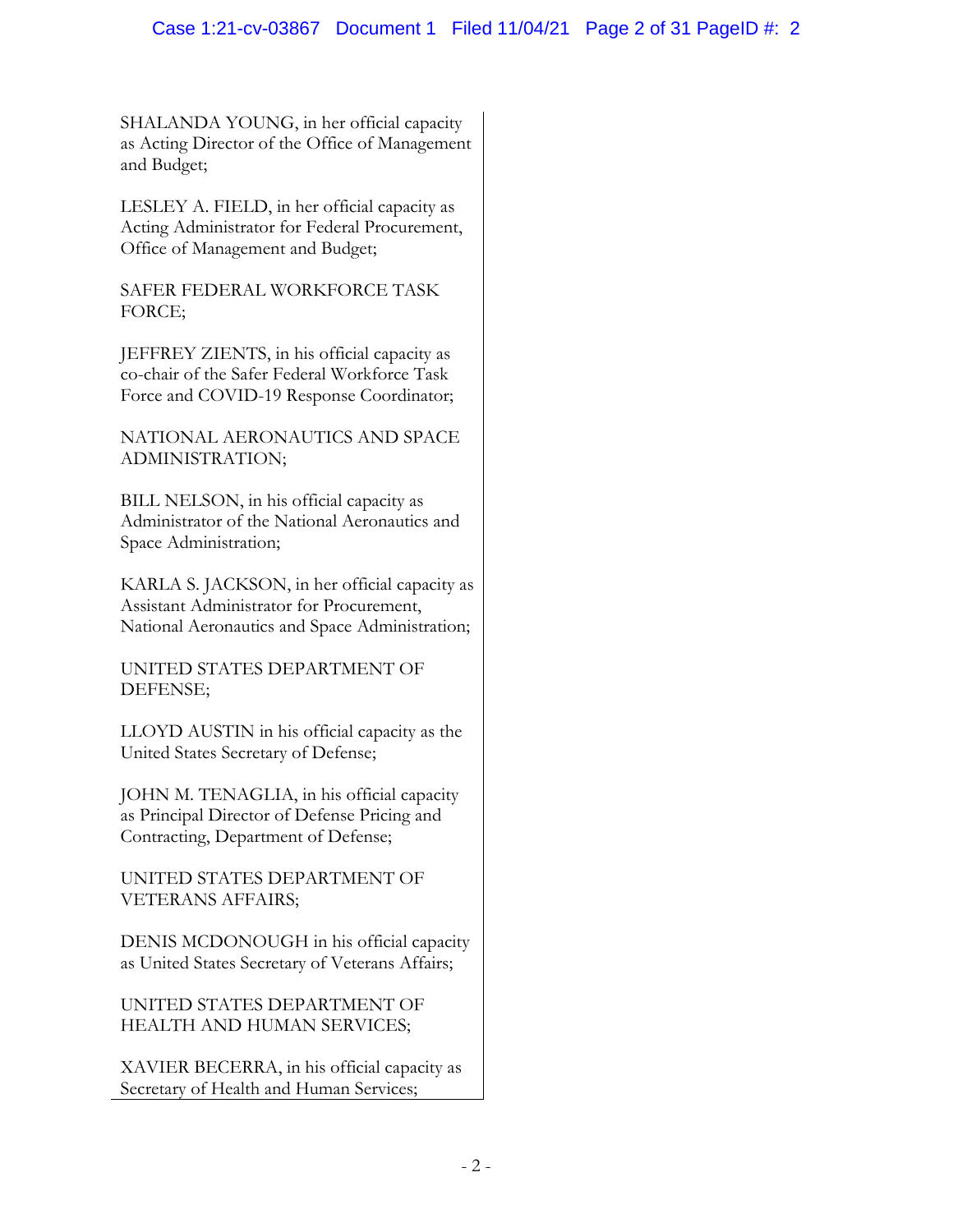#### Case 1:21-cv-03867 Document 1 Filed 11/04/21 Page 3 of 31 PageID #: 3

UNITED STATES DEPARTMENT OF ENERGY;

CENTERS FOR DISEASE CONTROL;

ROCHELLE WALENSKY, in her official capacity as Director of the Centers for Disease Control,

DEFENDANTS.

### **COMPLAINT**

The States of Louisiana, Indiana, and Mississippi bring this civil action against the above-listed Defendants for declaratory and injunctive relief and allege as follows:

### **INTRODUCTION**

1. The President of the United States has forgotten that "even in a pandemic, the Constitution," which he took an oath to uphold, "cannot be put away and forgotten." *Roman Cath. Diocese of Brooklyn v. Cuomo*, 141 S. Ct. 63, 68 (2020). At the President's impetus, and without congressional authorization, the Executive Branch has implemented a Contractor Vaccine Mandate that affects one-fifth of the American workforce directly and the entire economy indirectly. This Mandate suffers from a host of fatal flaws. First, it usurps State authority in a core area of State sovereignty—public health—and does so by relying upon laws that have nothing to do with health. Second, the federal regulatory actions implementing the Contractor Vaccine Mandate provide no reasoning whatsoever, and the few fragmentary and conclusory explanations the Executive has provided conflict with each other and with the statutes purportedly authorizing the Mandate. Third, the Contractor Vaccine Mandate violates a litany of constitutional restraints such as the Nondelegation Doctrine and Tenth Amendment. Fourth, it is an action of major economic, social, and political significance: It affects one-fifth of the United States workforce, including untold numbers of Plaintiff States' employees; and it threatens State budgets with widespread implications for safety-net programs,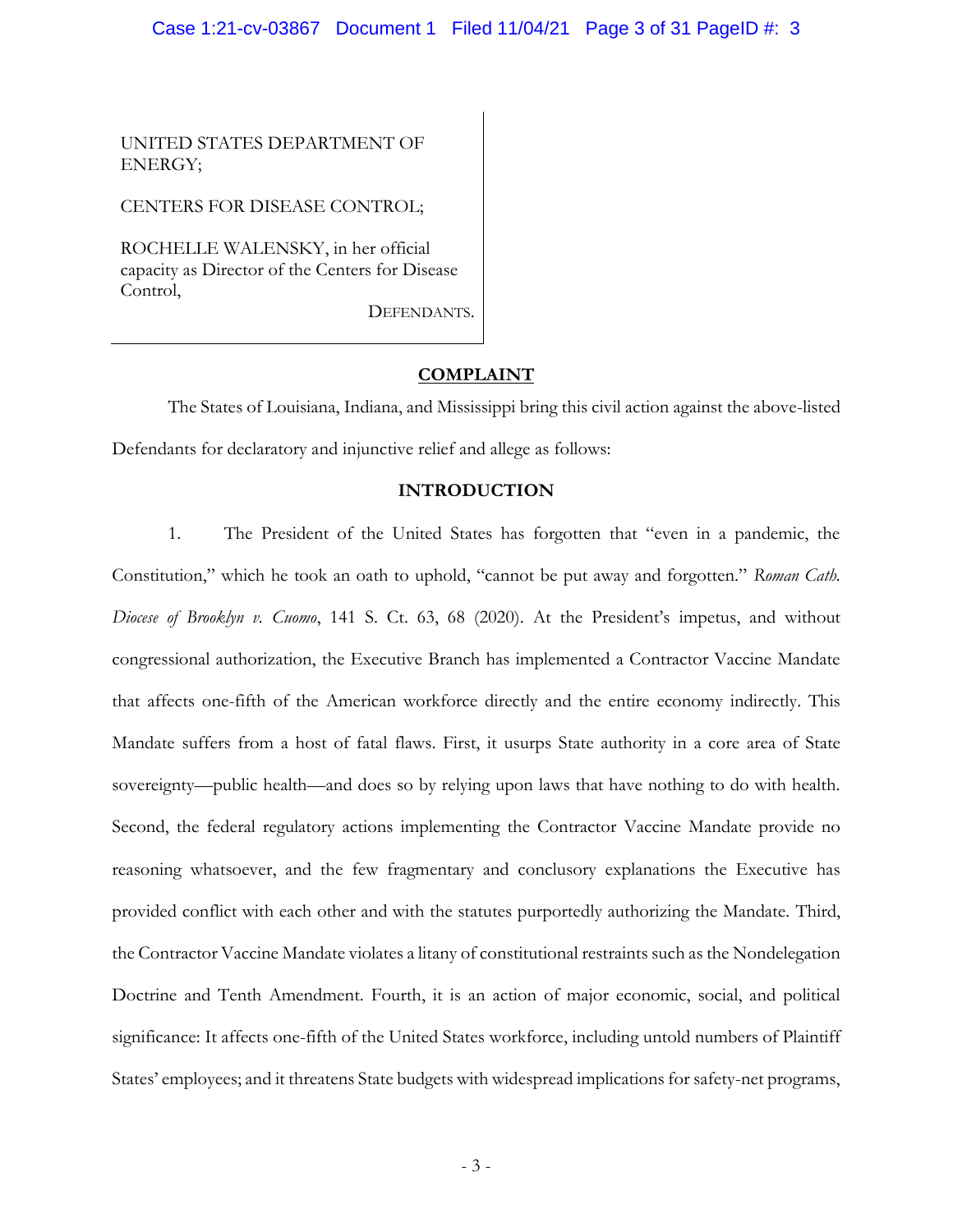#### Case 1:21-cv-03867 Document 1 Filed 11/04/21 Page 4 of 31 PageID #: 4

pension funding, state credit ratings, and virtually all state-funded priorities. It thus pushes the limits of the Executive Branch's and Federal Government's powers under the Constitution. As a result, it can be taken only with crystal clear congressional authorization. But Congress has granted no such authority to the Executive. Standing alone, each flaw independently warrants vacating the Contractor Vaccine Mandate; standing together, they require it.

#### **PARTIES**

2. Plaintiff State of Louisiana is a sovereign State of the United States of America. Plaintiff Jeff Landry is the Attorney General of the State of Louisiana. He is authorized by Louisiana law to sue on the State's behalf. His offices are located at 1885 North Third Street, Baton Rouge, Louisiana 70802.

3. Plaintiff State of Indiana is a sovereign state of the United States of America. Plaintiff Todd Rokita is the Attorney General of Indiana. He is authorized by Indiana law to sue on the State's behalf. His offices are located at Indiana Government Center South, 302 W. Washington St., 5th Floor, Indianapolis, Indiana 46204.

4. Plaintiff State of Mississippi is a sovereign state of the United States of America. Plaintiff Lynn Fitch is the Attorney General of Mississippi. She is authorized by Mississippi law to sue on the State's behalf. Her office's mailing address is 550 High Street, Jackson, Mississippi 39201.

5. Defendants are officials of the United States government and United States governmental agencies responsible for implementing the Contractor Vaccine Mandate.

6. Defendant Joseph R. Biden, Jr., is President of the United States.

7. Defendant Federal Acquisition Regulatory Council ("FAR Council") is responsible for "manag[ing], coordinat[ing], control[ling], and monitor[ing] the maintenance of, issuance of, and changes in the Federal Acquisition Regulation." 41 U.S.C. § 1303(d). The FAR Council issued guidance that is challenged in this lawsuit.

- 4 -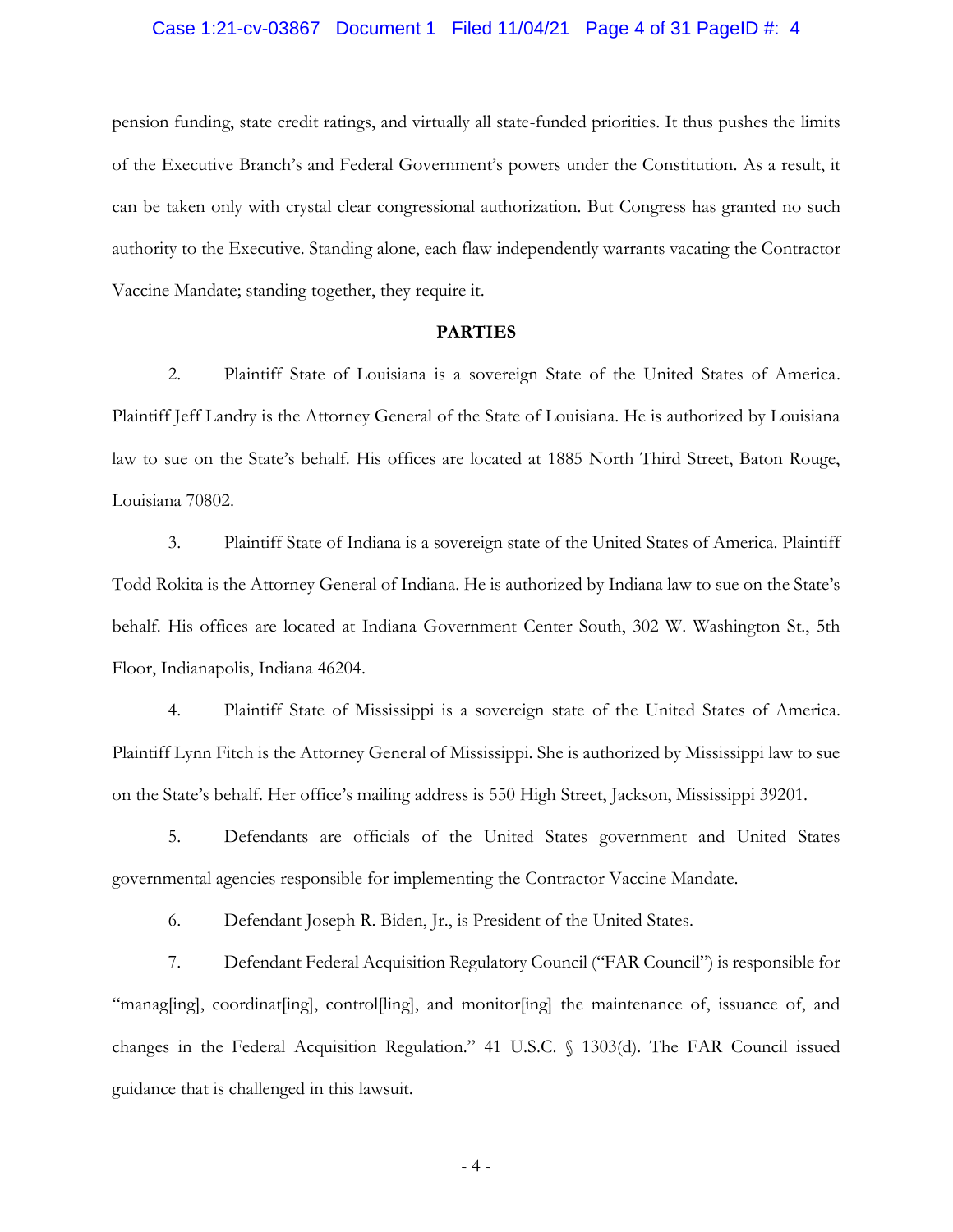#### Case 1:21-cv-03867 Document 1 Filed 11/04/21 Page 5 of 31 PageID #: 5

8. Defendant Safer Federal Workforce Task Force (the "Task Force") was established under President Biden's Executive Order 13991 (86 Fed. Reg. 7045 (Jan. 25, 2021)). Three co-chairs oversee the Task Force: (1) the Office of Personnel Management Director, (2) the Administrator of the General Services Administration, and (3) the COVID–19 Response Coordinator. The OPM Director is also a member of the Task Force.

9. Defendant General Services Administration ("GSA") is an agency of the United States government.

10. Defendant Administrator of General Services, Robin Carnahan (the "GSA Administrator"), represents the federal agency responsible for managing and supporting the basic functioning of federal agencies. Carnahan is a co-chair and member of the Task Force.

11. Defendant Office of Personnel Management ("OPM") is an agency of the United States government.

12. Defendant Office of Personnel Management Director, Kiran Ahuja ("Director Ahuja"), represents the federal agency responsible for managing human resources for civil service of the federal government. Director Ahuja is a co-chair and member of the Task Force.

13. Defendant Office of Management and Budget ("OMB") is an agency of the United States government.

14. Defendant Shalanda Young is the Acting Director of OMB, an office within the Executive Office of the President. 31 U.S.C. §501. She serves as co-chair of the Working Group.

15. Defendant COVID–19 Response Coordinator, Jeffrey Zients (the "COVID-19 Response Coordinator"), is a co-chair and member of the Task Force.

16. Defendant National Aeronautics and Space Administration ("NASA") is an agency of the United States government.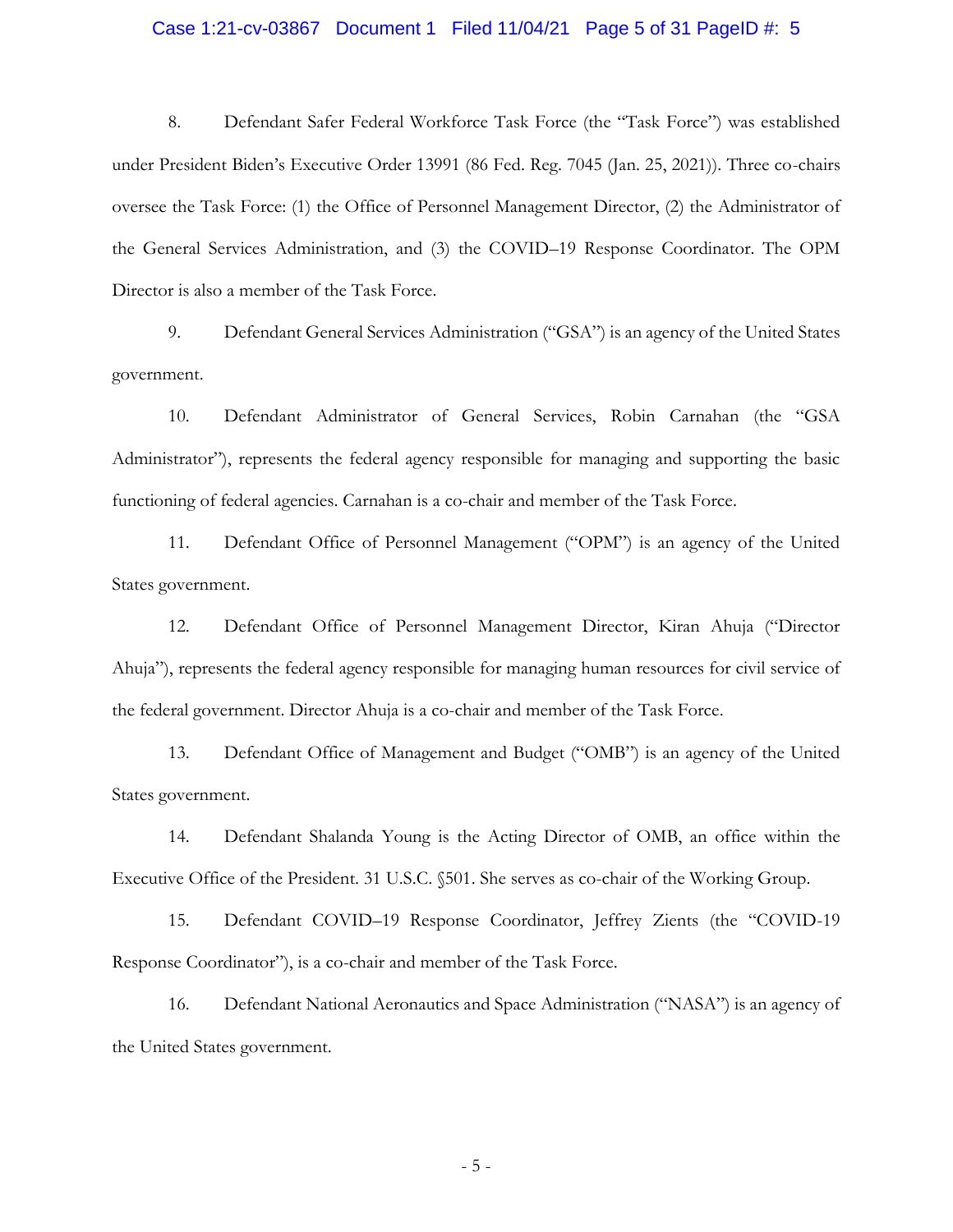#### Case 1:21-cv-03867 Document 1 Filed 11/04/21 Page 6 of 31 PageID #: 6

17. Defendant Administrator of NASA, Bill Nelson, is named in his capacity as the Director of the NASA.

18. Defendant Centers for Disease Control ("CDC") is an agency of the United States government.

19. Defendant Director of the Centers for Disease Control, Rochelle Walensky (the "CDC Director") is a member of the Task Force.

20. Defendant National Aeronautics and Space Administration ("NASA") is an agency of the United States government.

21. Defendants Lesley A. Field, John M. Tenaglia, Jeffrey A. Koses, and Karla S. Jackson are members of the FAR Council by virtue of their roles in their respective agencies. Defendant Lesley A. Field is the Acting Administrator for Federal Procurement of OMB. Defendant John M. Tenaglia is the Principal Director of Defense Pricing and Contracting of the Department of Defense. Defendant Jeffrey A. Koses is the Senior Procurement Executive & Deputy Chief Acquisition Officer of GSA. Defendant Karla S. Jackson is the Assistant Administrator for Procurement of NASA.

22. Defendant United States Department of Defense ("DOD") is an agency of the United States government.

23. Defendant United States Secretary of Defense, Lloyd Austin, is named in his official capacity as the United States Secretary of Defense.

24. Defendant United States Department of Veterans Affairs ("DVA") is an agency of the United States government.

25. Defendant United States Secretary of Veterans Affairs, Denis McDonough, is named in his official capacity as the United States Secretary of Veterans Affairs.

26. Defendant United States Department of Health and Human Services ("HHS") is an agency of the United States government.

- 6 -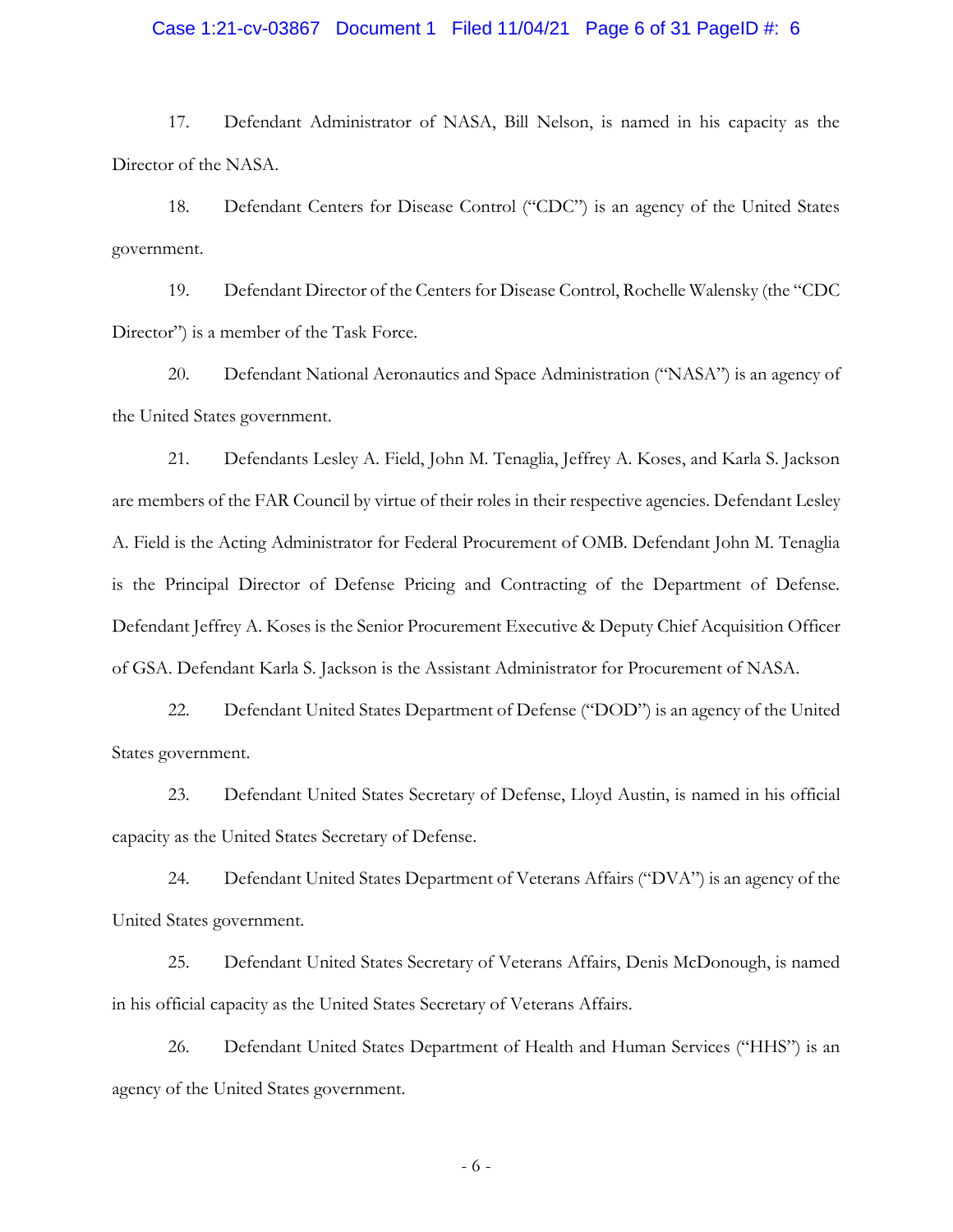#### Case 1:21-cv-03867 Document 1 Filed 11/04/21 Page 7 of 31 PageID #: 7

27. Defendant Xavier Becerra is the Secretary of Health and Human Services and a member of the Working Group.

28. Each individually named Defendant is sued in his or her official capacity only.

### **JURISDICTION & VENUE**

29. This Court has subject-matter jurisdiction over this case because it arises under the Constitution and laws of the United States. *See* 28 U.S.C. §§1331, 1346, 1361, 2201; 5 U.S.C. §§701- 706.

30. This Court may grant declaratory and injunctive relief under 5 U.S.C. §706, 28 U.S.C. §§1361, 2201, and 2202, and its inherent equitable powers.

31. Venue is proper in this district because Defendants are United States agencies or officers sued in their official capacities, the State of Louisiana is a resident of this judicial district, no real property is involved, and a substantial part of the events or omissions giving rise to the Complaint occur within this judicial district. *See* 28 U.S.C. §1391(e)(1); *Atlanta & F.R. Co. v. W. Ry. Co. of Ala.*, 50 F. 790, 791 (5th Cir. 1892); *see also California v. Azar*, 911 F.3d 558, 570 (9th Cir. 2018).

#### **BACKGROUND**

### **I. THE FEDERAL CONTRACTING FRAMEWORK ESTABLISHED BY CONGRESS.**

32. After World War II, Congress enacted the Federal Property and Administrative Services Act "to provide the Federal Government with an economical and efficient system for ... [p]rocuring and supplying property and nonpersonal services, ... establish[ing] ... pools or systems of transportation of Government personnel, ... [and] managing [] public utility services." 40 U.S.C. §101(1) ("Procurement Act").

33. To achieve those aims, Congress authorized the President to "prescribe policies and directives that the President considers necessary to carry out" the Procurement Act. *Id.* §121(a). But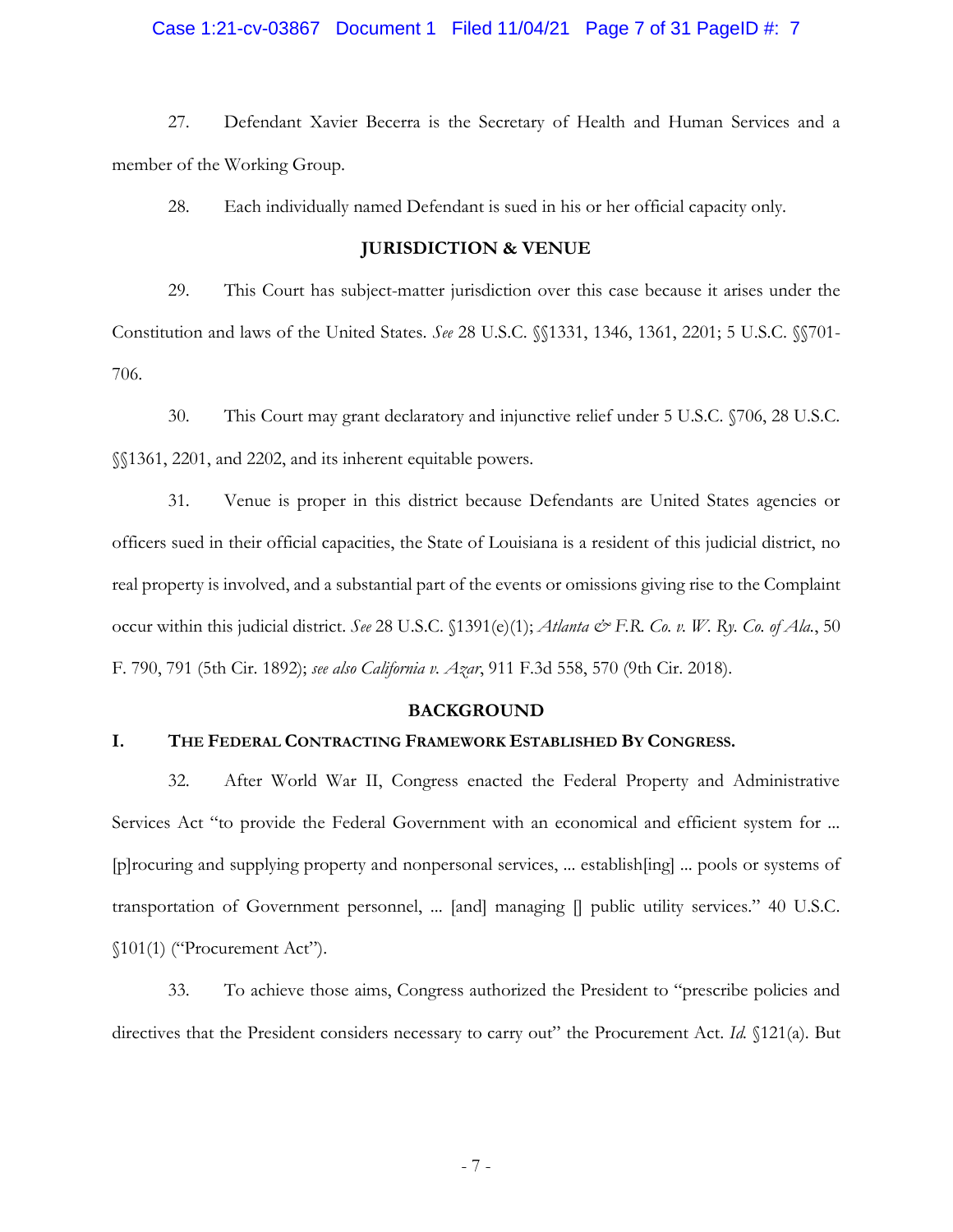#### Case 1:21-cv-03867 Document 1 Filed 11/04/21 Page 8 of 31 PageID #: 8

Congress did not authorize the President to issue orders with the force or effect of law. Instead, it vested the power to "prescribe regulations" with the GSA Administrator. *Id.* §121(a), (c).

34. In 1988, to remedy perceived flaws in the existing procurement system, Congress established the Federal Acquisition Regulation Council "to assist in the direction and coordination of Government-wide procurement policy and Government-wide procurement regulatory activities in the Federal Government." Pub. L. No. 100-679, §3, 102 Stat. 4056, *codified* at 41 U.S.C. §1302(a). The FAR Council consists of the Secretary of Defense, the NASA Administrator, and the GSA Administrator. 41 U.S.C. §1302(b).

35. Subject to exceptions not relevant here, the FAR Council has exclusive jurisdiction to issue "a single Government-wide procurement regulation." *Id.* §1303(a)(1). No other agency is authorized to issue government-wide procurement regulations. *Id.* §1303(a)(2).

36. The later-enacted Procurement Policy Act further channels agencies' ability to issue procurement regulations by requiring that any "procurement policy, regulation, procedure, or form" whether issued by the FAR Council or by an individual agency for that agency—is subject to noticeand-comment procedures that may be waived only if "urgent and compelling circumstances make compliance with the requirements impracticable." *Id.* §1707(a), (b), (d).

#### **II. The Biden Administration's Vaccine Policy.**

37. The Biden Administration's initial attempts to address the COVID-19 pandemic focused on measures short of mandating vaccines, and *expressly disclaimed* an intention to impose a vaccine mandate. *See, e.g.*, Press Briefing by Press Secretary Jen Psaki, July 23, 2021, https://bit.ly/3pWnJVr (mandating vaccines "not the role of the federal government"). But as courts blocked several Administration policies short of a vaccine mandate as beyond the Executive's authority, and as, according to his own words, the President's "patience" began "wearing thin" with those "who haven't gotten vaccinated," White House, Remarks by President Biden on Fighting the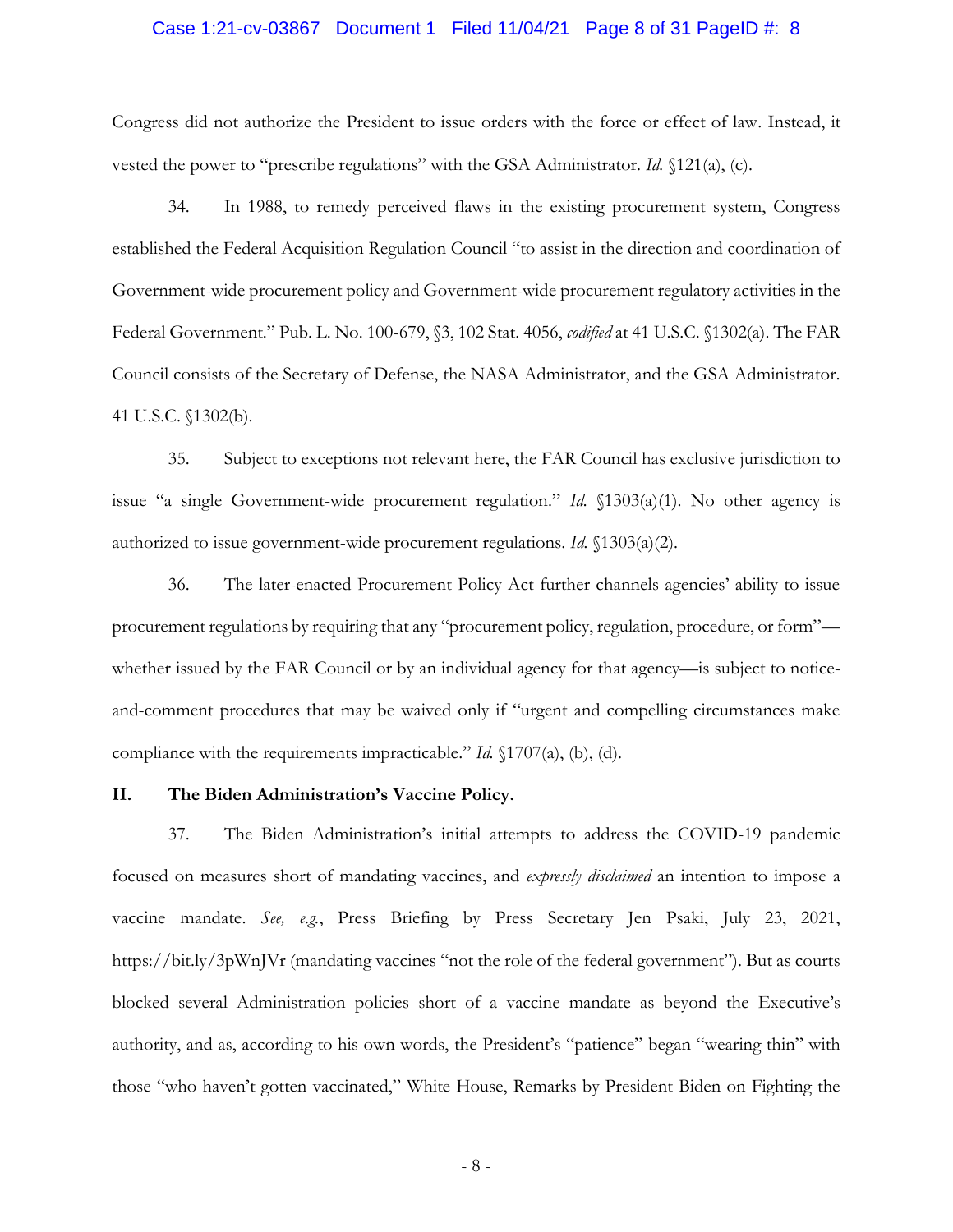#### Case 1:21-cv-03867 Document 1 Filed 11/04/21 Page 9 of 31 PageID #: 9

COVID-19 Pandemic (Sept. 9, 2021), https://bit.ly/3Ey4Zj6, the Administration decided to take an unprecedented step—issue federal vaccine mandates.

38. On September 9, 2021, President Biden announced a program aimed at compelling most of the adult population of the United States to be vaccinated. "Remarks by President Biden on Fighting the COVID-19 Pandemic" (Sept. 9, 2021), https://bit.ly/3oI0pKr. Those requirements are part of the President's broader plan to "increase vaccinations among the unvaccinated with new vaccination requirements." *Id.*; *see also* The White House, Path Out of the Pandemic: President Biden's Covid-19 Action Plan, https://bit.ly/3adkMXx; The White House, Vaccination Requirements Are Helping Vaccinate More People, Protect Americans from COVID-19, and Strengthen the Economy (Oct. 7, 2021), https://bit.ly/3lorbp0.

39. One leg of those vaccine requirements included the actions at issue here. The President announced that he would issue an Executive Order requiring all federal contractors to be vaccinated stating: "If you want to work with the federal government and do business with us, get vaccinated. If you want to do business with the federal government, vaccinate your workforce." Biden Sept. 9, 2021 Remarks.

#### **III. The Challenged Actions Comprising the Contractor Vaccine Mandate.**

40. The challenged actions in this case consist of four discrete actions referred to collectively hereinafter as the "Contractor Vaccine Mandate."

41. First, on September 9, 2021, President Biden issued Executive Order 14042, which directs agencies to ensure that "contracts and contract-like instruments ... include a clause that the contractor or subcontractor shall, for the duration of the contract, comply with all guidance for contractor or subcontractor workplace locations published by the Safer Federal Workforce Task Force" when such guidance is approved by the OMB Director. 86 Fed. Reg. 50,985 (published Sept. 14, 2021).

- 9 -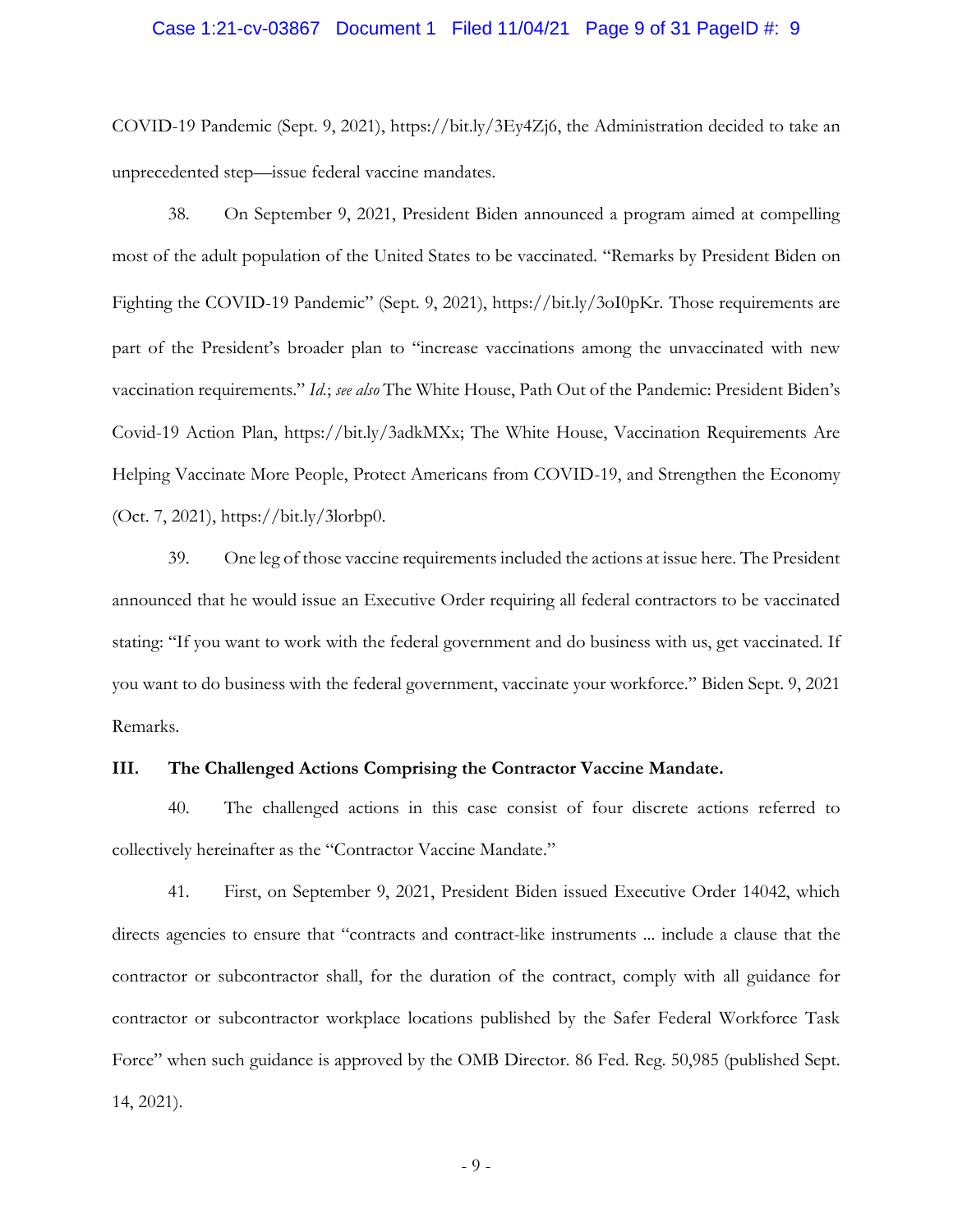#### Case 1:21-cv-03867 Document 1 Filed 11/04/21 Page 10 of 31 PageID #: 10

42. The Executive Order directs the Task Force to develop guidance regarding COVID-19 for federal contractors and subcontractors. Invoking 3 U.S.C. §301, the Executive Order further purports to delegate to the OMB Director the power to exercise the President's authority under the Procurement Act to determine whether the Task Force Guidance will promote economy and efficiency in federal procurement. 86 Fed. Reg. at 50,985-986.

43. The Executive Order further instructs the FAR Council to "amend the Federal Acquisition Regulation to provide for inclusion in Federal procurement solicitations and contracts subject to this order" the contract clause relating to COVID-19, and instructs agencies to implement the COVID-19 contract clause in contracts not covered by the FAR.

44. The Executive Order exempts contracts with a value below "the simplified acquisition threshold," typically \$250,000, 86 Fed. Reg. at 50,986-987; FAR §2.101, and specifies that it applies to contracts entered into, renewed, or with an option to be exercised on or after October 15, 2021, 86 Fed. Reg. at 50,987.

45. The second challenged action is the Task Force Guidance, issued on September 24, 2021. The Guidance imposes the following requirements on federal contractors and subcontractors: (1) vaccination of covered employees except when an employee is legally entitled to an accommodation; (2) compliance with CDC guidance for masking and physical distancing at workplaces; and (3) designation of a compliance coordinator. *COVID-19 Workplace Safety: Guidance for Federal Contractors and Subcontractors* (Sept. 24, 2021), https://bit.ly/3jTHSHJ. The Guidance clarifies that prior COVID-19 infection evidenced by an antibody test does not satisfy the vaccination mandate. *Id.* The Guidance also states that even employees who work outdoors are subject to the requirements. *Id.* The compliance deadline for full vaccination is January 4, 2022. The White House, *Background Press Call on OSHA and CMS Rules for Vaccination in the Workplace* (Nov. 3, 2021), bit.ly/3k1zVAz The Guidance states that the Task Force will consider updating the Guidance "as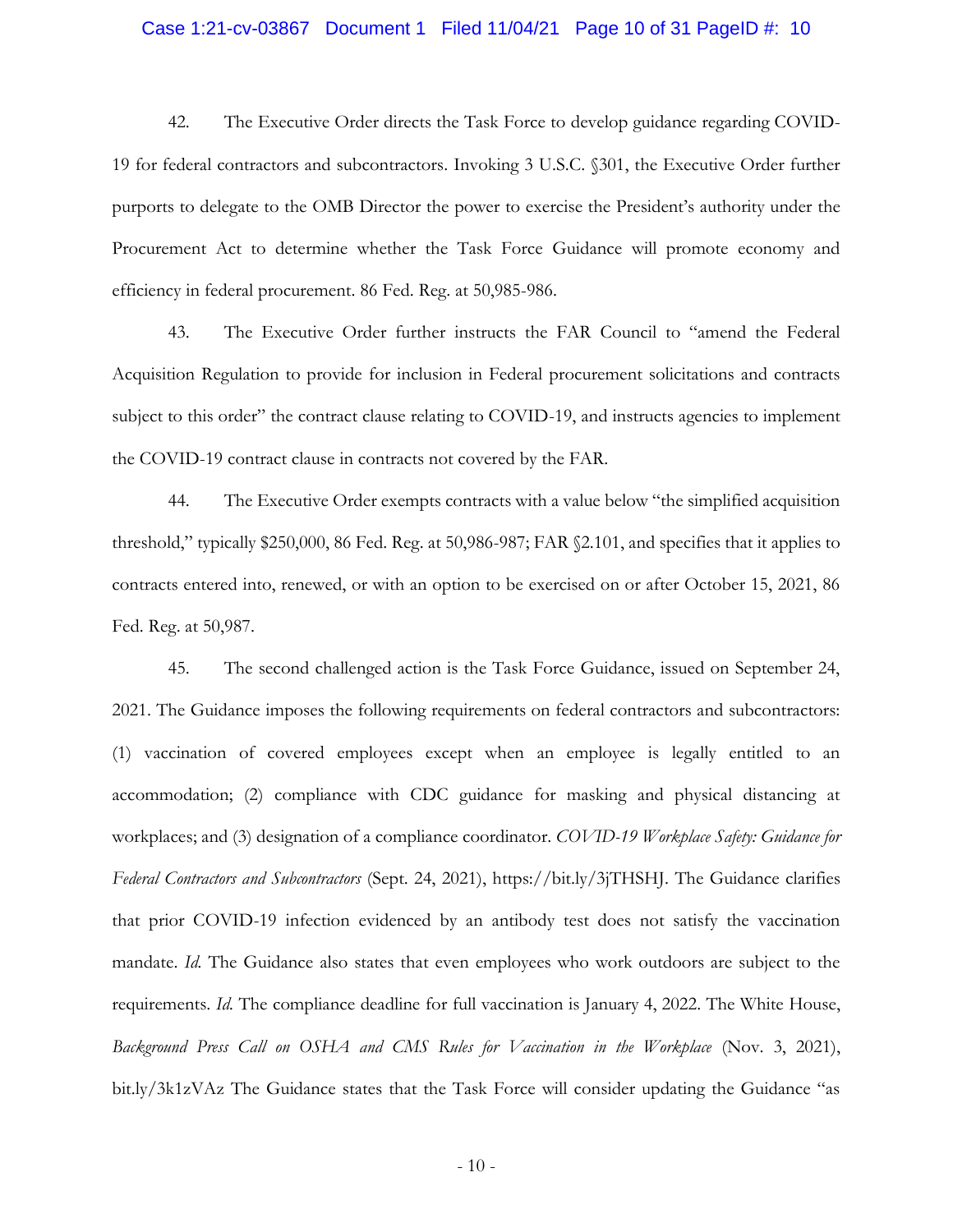#### Case 1:21-cv-03867 Document 1 Filed 11/04/21 Page 11 of 31 PageID #: 11

warranted by the circumstances of the pandemic and public health conditions." *COVID-19 Workplace Safety, supra*. Aside from conclusory statements regarding decreasing the spread of COVID-19 and a reference to the Executive Order, the Guidance contains no substantive justification for its mandates.

46. The third challenged action is the OMB Director's determination that the Task Force Guidance "will improve economy and efficiency." 86 Fed. Reg. 53,691-692 (Sept. 28, 2021) ("OMB Rule"). The OMB Rule, which occupies less than two pages of the Federal Register, includes as justification only the conclusory statement that the Task Force Guidance will "reduc[e] absenteeism and decreas[e] labor costs for contractors and subcontractors working on or in connection with a Federal Government contract." *Id.* at 53,692.

47. Fourth, on September 30, 2021, the FAR Council, relying on the Executive Order, issued a guidance document "encourag[ing]" agencies "to make ... deviations" to the FAR to be "effective until the FAR is amended." *Issuance of Agency Deviations to Implement Executive Order 14042*  (Sept. 30, 2021) ("FAR Guidance"), https://bit.ly/3bvdizB. A deviation is a clause that is inconsistent with the FAR. FAR §1.401. The FAR prescribes procedures for making individual deviations and class deviations. *Id.* §§1.403-04.

48. But the FAR itself prescribes procedures for deviations and makes clear that a deviation is not an appropriate procedure to implement a government-wide procurement policy. It instructs agencies that they "should propose a FAR revision" when they "know[] that it will require a class deviation on a permanent basis." FAR §§1.401, 403-04; 48 C.F.R. §§1.401, 403-04.

49. The FAR Guidance provides no rationale for the deviation and relies only upon Executive Order 14042.

### **III. The Contractor Vaccine Mandate's Extensive Scope.**

50. The Contractor Vaccine Mandate is of massive scope. The Department of Labor has recognized that "approximately one-fifth of the entire U.S. labor force" is employed by federal

- 11 -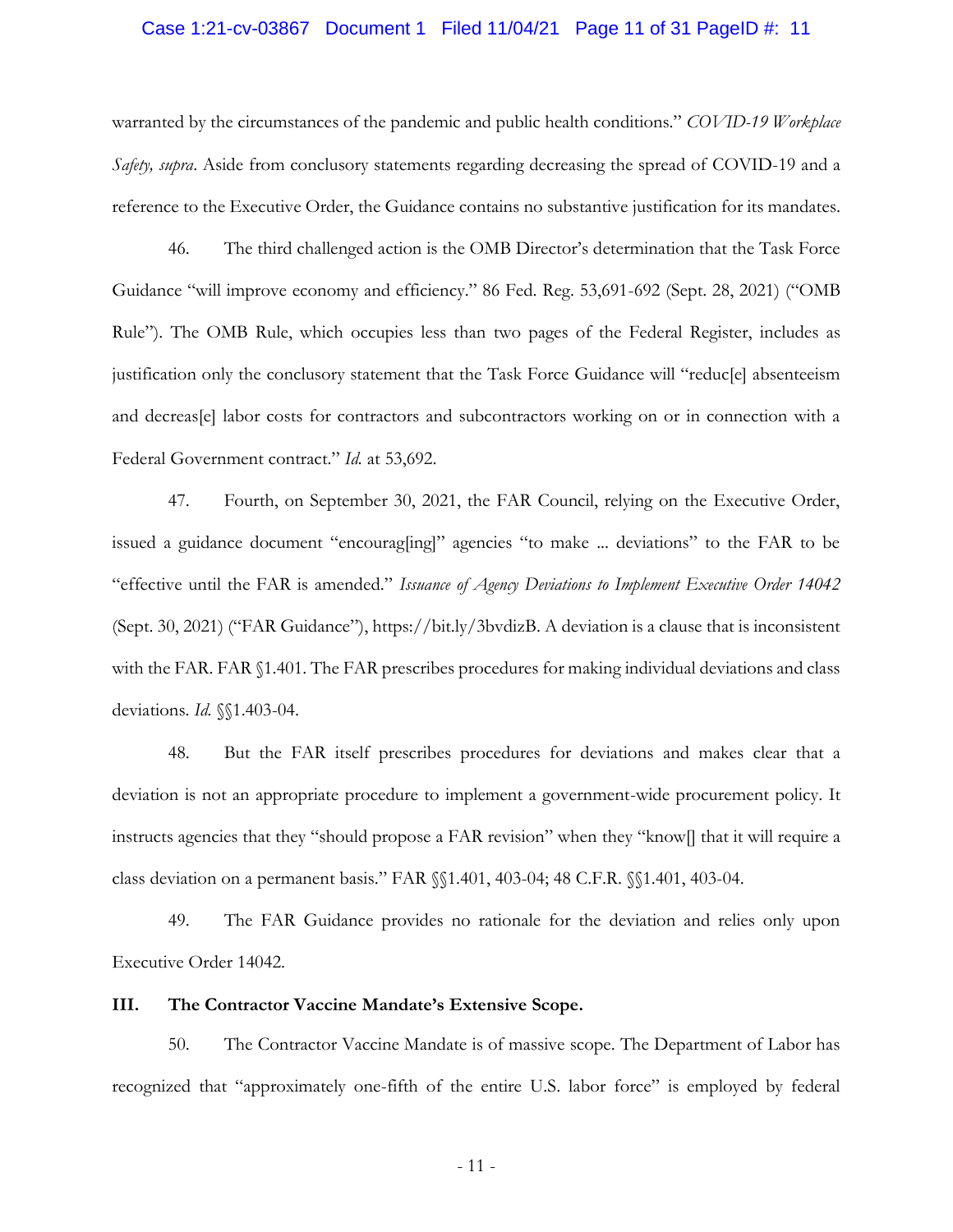#### Case 1:21-cv-03867 Document 1 Filed 11/04/21 Page 12 of 31 PageID #: 12

contractors. Dep't of Labor, *History of Executive Order 11246*, Office of Contract Compliance Programs, https://bit.ly/2ZEmLC8.

51. The Task Force Guidance ensures that the Contractor Vaccine Mandate's scope is as broad as possible. It defines a "contractor or subcontractor workplace location" to "mean[] a location where covered contract employees work, including a covered contractor workplace or Federal workplace." Task Force Guidance at 3. "Covered contractor employee," in turn, "means any full-time or part time employee of a covered contractor working on or in connection with a covered contract or working at a covered contractor workplace. This includes employees of covered contractors who are not themselves working on or in connection with a covered contract." *Id.* at 4. "Covered contractor workplace" "means a location controlled by a covered contractor at which any employee of a covered contractor working on or in connection with a covered contract is likely to be present during the period of performance for a covered contract. A covered contractor workplace does not include a covered contractor employee's residence." *Id.* Thus, the Guidance ensures that the Contractor Vaccine Mandate applies to all employees of a contractor or subcontractor who is a party to a federal contract—even if the employee's work is completely unrelated to the contract or if the employee will never work in a location with a co-worker who is working on a federal contract.

52. Although the Guidance exempts those with "a sincerely held religious belief, practice, or observance," it provides that those who are not vaccinated, including those with religious exemptions, are subject to masking and social distancing requirements more onerous than for those who are vaccinated. Task Force Guidance at 5.

53. Recognizing the vast nature of the Contractor Vaccine Mandate, the Task Force *Guidance* clarifies that it purports to *preempt all contrary State laws. Id.* at 13.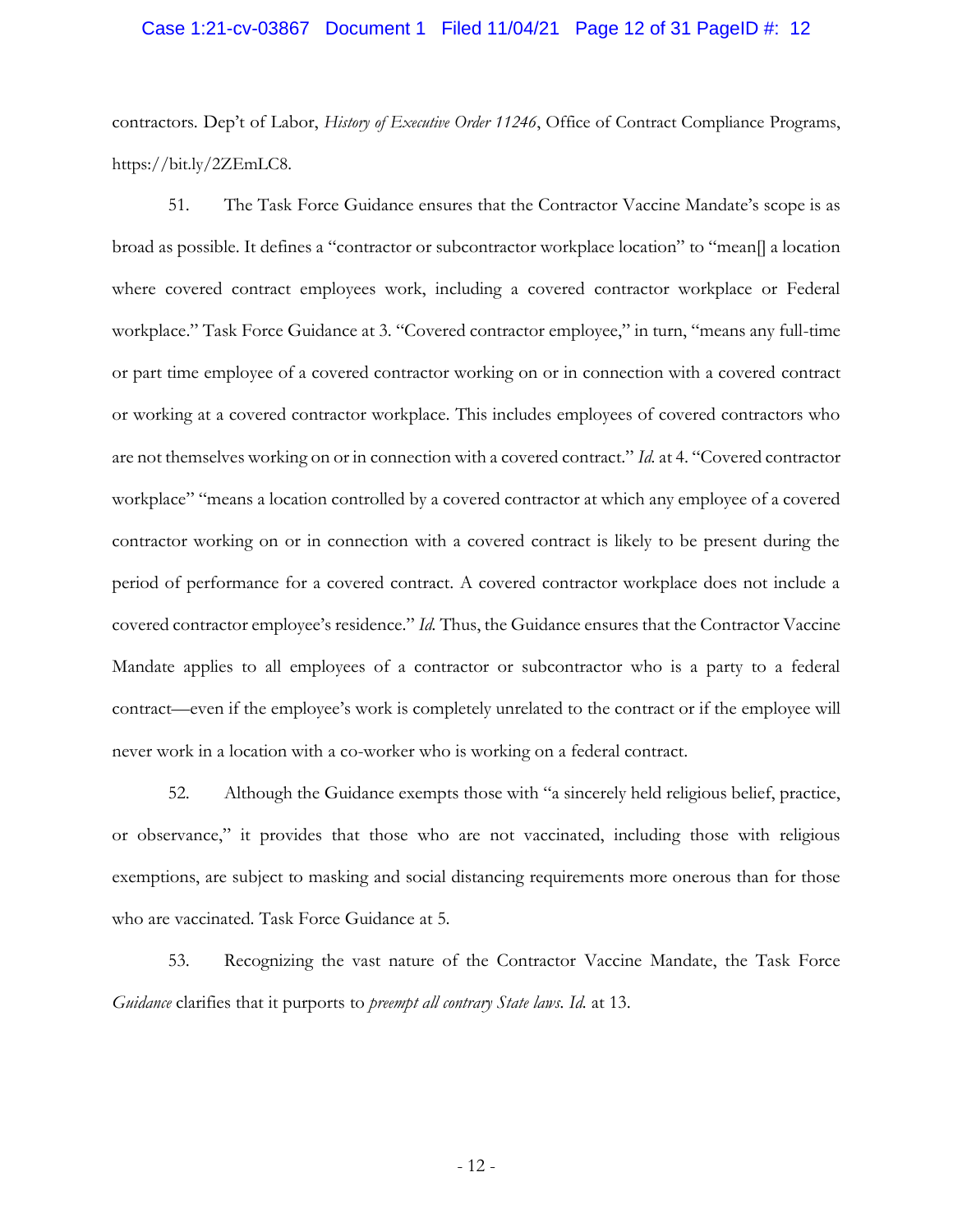#### **IV. Plaintiff States' Harm from the Contractor Vaccine Mandate.**

54. Plaintiff States will suffer immediate and irreparable harm from the Contractor Vaccine Mandate. Because Plaintiff States maintain numerous federal contracts with the federal government and intend on continuing to contract with the federal government, they are directly regulated by the Contractor Mandate.

55. Louisiana or its state entities regularly contract with the federal government and have countless federal contracts and partnerships that will be subject to the Contractor Vaccine Mandate. For example, Louisiana routinely oversees contracts implementing federally-funded projects for hurricane and flood resiliency and recovery, housing and community development funding, health care funding, education funding, and research through its three university systems. Beyond that, Louisiana has entered into a cooperative agreement with the U.S. Department of Justice through which the Department provides funds to and support the Louisiana Internet Crimes Against Children ("ICAC") Task Force. The ICAC Task Force relies on this funding and support in order to protect children by preventing, investigating, and prosecuting child exploitation crimes.

56. The threat is imminent: Louisiana has already identified several communications sent by federal agencies demanding that Louisiana agencies, boards, commissions, or employees acquiesce in the Mandate, committing the State of Louisiana and exposing it to the loss of funds or clawback of funds in the future.

57. Louisiana or its state entities currently have contracts subject to renewal or option, both of which Defendants have said it will not exercise unless the State acquiesces in the Contractor Vaccine Mandate. Beyond that, Louisiana or its state entities will continue to pursue government contracts in the future that will be subject to the Contractor Vaccine Mandate.

58. Indiana or its state entities regularly contract with the federal government and have federal contracts and partnerships that will be subject to the Contractor Vaccine Mandate. Defendants

- 13 -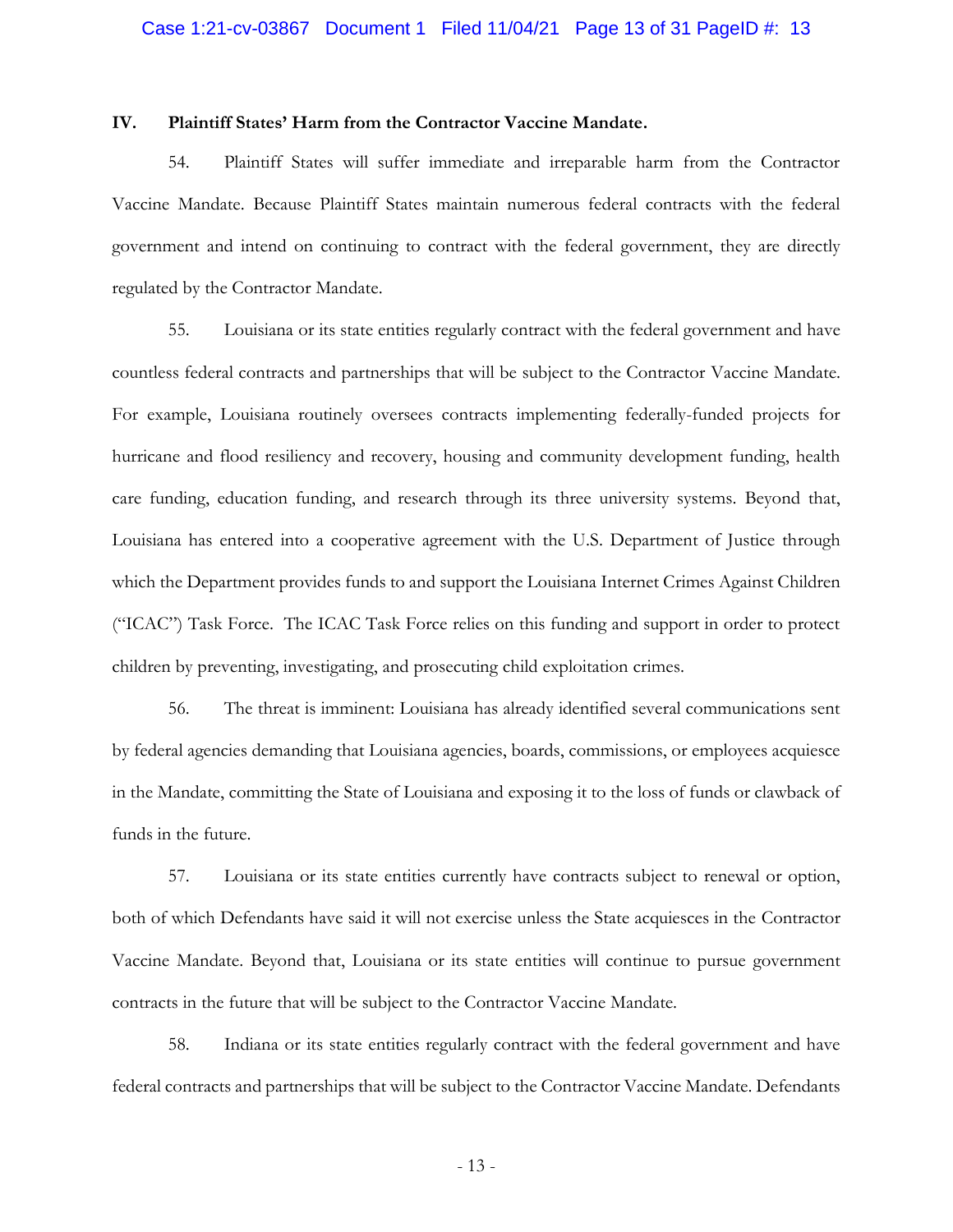#### Case 1:21-cv-03867 Document 1 Filed 11/04/21 Page 14 of 31 PageID #: 14

have notified Indiana or its state entities that they will be required to amend current contracts to incorporate the Contractor Vaccine Mandate. Indiana or its state entities will continue to pursue government contracts in the future that will be subject to the Contractor Vaccine Mandate.

59. Mississippi or its state entities regularly contract with the federal government and have countless federal contracts and partnerships that will be subject to the Contractor Vaccine Mandate. Mississippi routinely oversees contracts implementing federally-funded projects for, among other things, public safety, health care funding, education funding, and research through its university systems. For example, Mississippi has entered into a cooperative agreement with the U.S. Department of Justice through which the Department provides funds to and supports the Mississippi Internet Crimes Against Children ("ICAC") Task Force. The ICAC Task Force relies on this funding and support in order to protect children by preventing, investigating, and prosecuting child exploitation crimes.

60. Mississippi or its state entities currently have contracts subject to renewal or option, both of which Defendants have said it will not exercise unless the State acquiesces in the Contractor Vaccine Mandate. And Mississippi or its state entities will continue to pursue government contracts in the future that will be subject to the Contractor Vaccine Mandate.

61. Plaintiff States' employees are generally not required to be vaccinated and many are granted constitutionally based civil service job protections. And State employees and officers do not have the unilateral authority to authorize the expenditure and policies necessary to implement the Contractor Mandate. The Contractor Vaccine Mandate thus places overwhelming pressure on the State to change its laws and policies and threatens Plaintiff States with the loss of millions in future contracting opportunities. *See Texas v. United States*, 787 F.3d 733, 752 n.38 (5th Cir. 2015) ("Texas's interest in not being pressured to change its law is more directly related to its sovereignty than was Massachusetts's interest in preventing the erosion of its shoreline."). And the Contractor Vaccine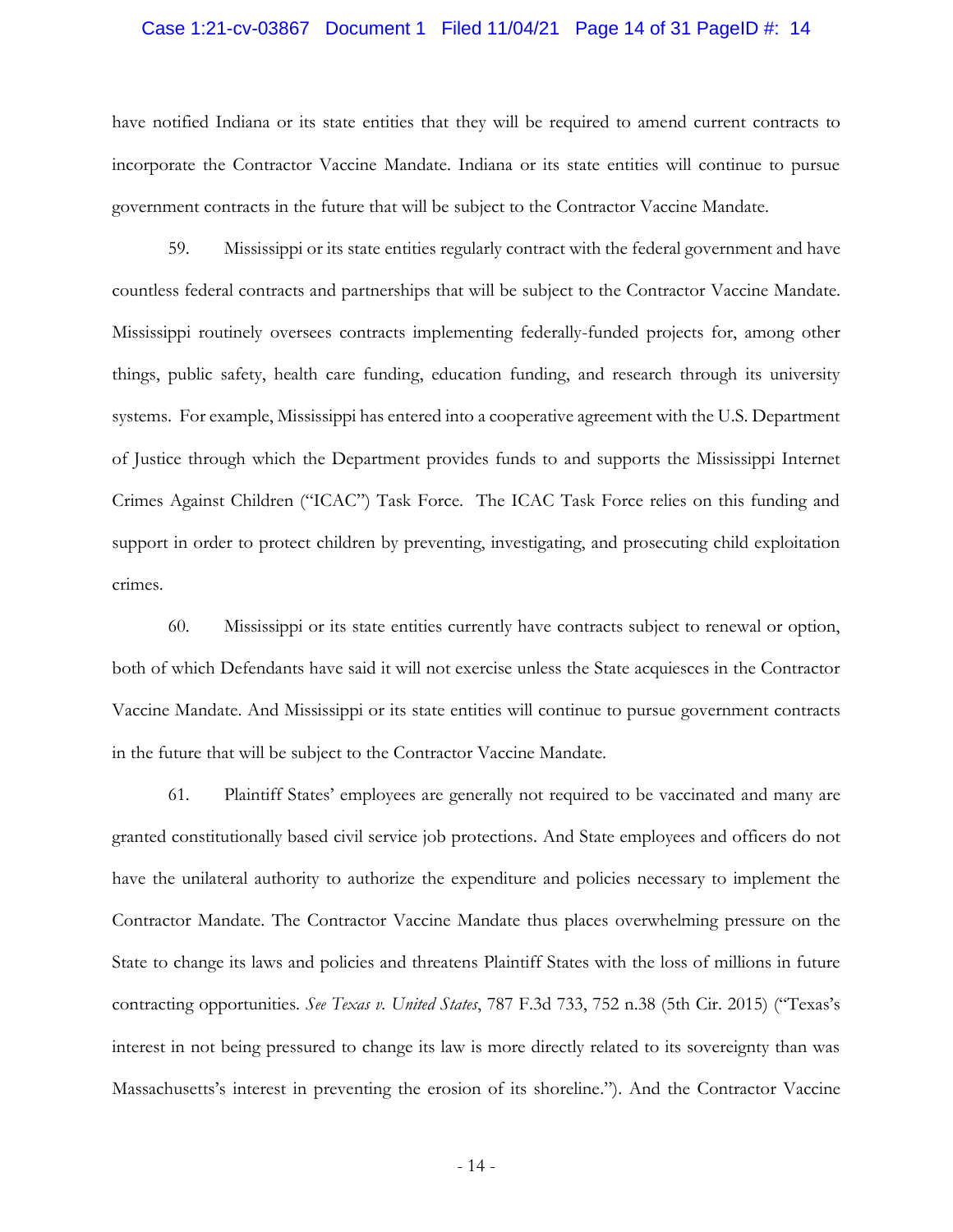#### Case 1:21-cv-03867 Document 1 Filed 11/04/21 Page 15 of 31 PageID #: 15

Mandate purports to preempt State laws including potentially displacing the standards set out in State Religious Freedom Restoration Acts, *see* Task Force Guidance at 9-10, 13, and state statutes precluding government entities from requiring documentation of vaccine status, *see, e.g.*, Ind. Code § 16-39-11-5.

62. Because the Guidance requires contractors and subcontractors—which include agencies and political subdivisions of Plaintiff States—to enforce the Contractor Vaccine Mandate among their employees and subcontractors, the Plaintiff States will face increased costs related to that enforcement, including costs associated with termination of employees who refuse to comply.

63. Because the Guidance requires contractors and subcontractors—which include agencies and political subdivisions of Plaintiff States—to enforce the Contractor Vaccine Mandate among their employees and subcontractors, it directly infringes the State's sovereign authority. Agencies and political subdivisions of the Plaintiff States now have a duty to enforce the *federal*  Contractor Vaccine Mandate.

64. The Guidance's breadth means that scores of employees of the Plaintiff States who are not involved in any federal contract will have to be vaccinated. That will not only increase costs to the Plaintiff States but also make it harder to retain and attract employees. Current events involving private companies show that vaccine mandates have led to employees quitting or being fired in large numbers rather than getting vaccinated. *See, e.g.*, Chris Isidore et al., *supra*. Furthermore, if States choose to exercise their sovereign prerogative not to require vaccine mandates, they will be threatened with the loss of federal funds.

65. The Contractor Vaccine Mandate harms Plaintiff States' sovereign, quasi-sovereign, and *parens patriae* interests by imposing pressure to change State laws and policies, harming the economic wellbeing of Plaintiff States' employees and citizens, usurping Plaintiff States' traditional police power, and undermining Plaintiff States' commitment to religious liberty and individual rights embodied in their laws and policies. *See, e.g.,* Ind. Code § 16-39-11-5 (prohibiting state and local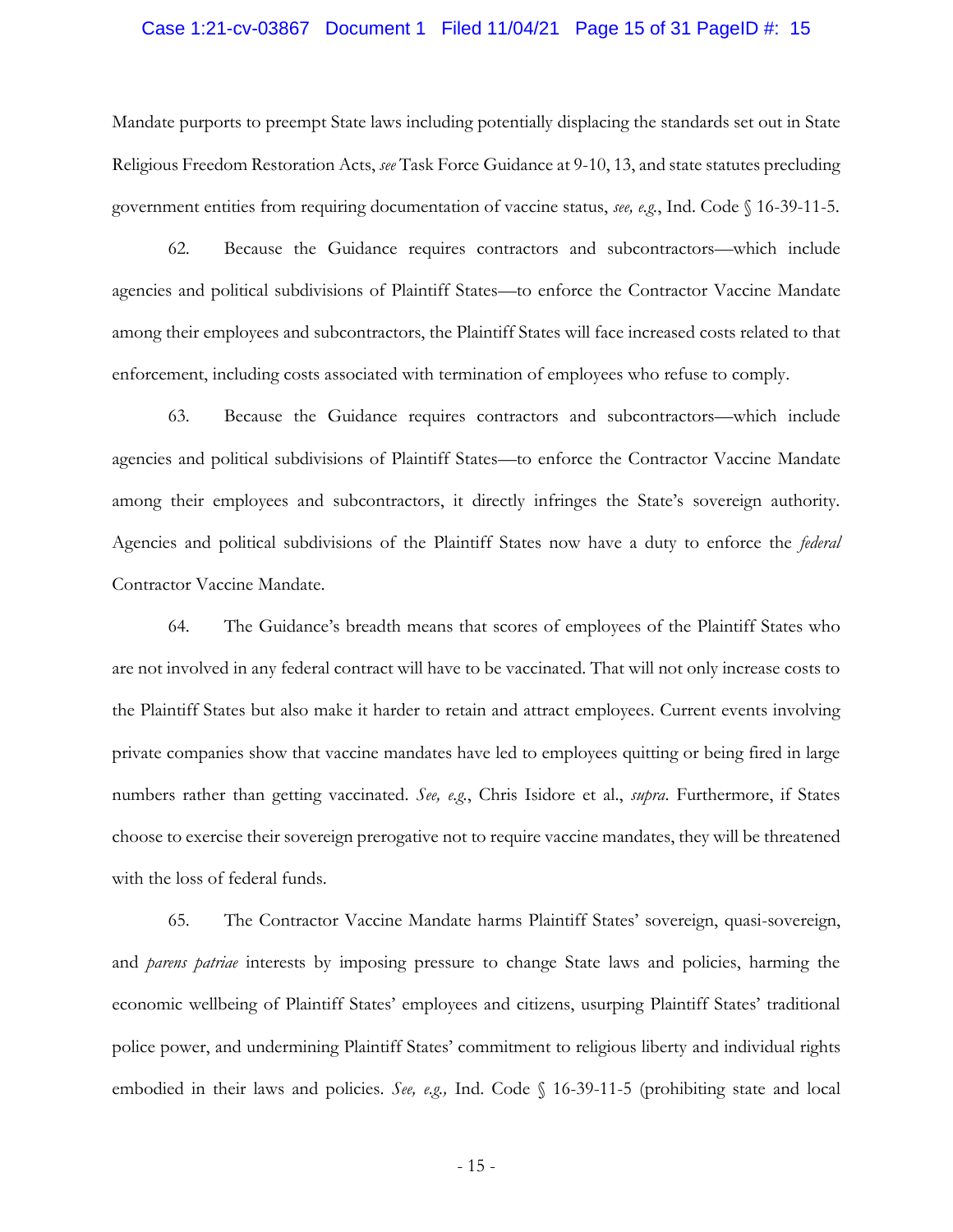#### Case 1:21-cv-03867 Document 1 Filed 11/04/21 Page 16 of 31 PageID #: 16

government agencies from issuing or requiring an immunization passport). For example, the Task Force Guidance purports to preempt State Religious Freedom Restoration Acts or other State conscience-protecting legislation, which is currently in force in each Plaintiff State. *See, e.g.*, Ind. Code § 34-13-9-8; La. R.S. 13:5231-42(6) (declaring Louisiana's legislative "intent"); La. R.S. 17:170(E) (providing for student written dissent from vaccine requirements and protecting right to enroll); *see also* Task Force Guidance at 9-10, 13.

66. The Guidance requires employees to prove vaccination status with documentation, and on information and belief, agencies of the Plaintiff States often possess such documentation. *See*  Task Force Guidance at 9. A predictable consequence of the Contractor Vaccine Mandate, in addition to commandeering state employees to enforce the rule, is an increase in the number of people seeking documentation from the Plaintiff States regarding vaccination status. *See Dep't of Commerce v. New York*, 139 S. Ct. 2551, 2566 (2019). This will increase costs to the Plaintiff States.

67. A natural and predictable consequence of the vaccine mandate is that numerous employees may be fired, retire, or quit their jobs, including employees of businesses within the Plaintiff States. For example, federal contractors at John C. Stennis Space Center in Hancock County, Mississippi have said they would choose unemployment over being forced to take a vaccination shot.<sup>1</sup> This injures the Plaintiff States' quasi-sovereign and *parens patriae* interest in the economic well-being of their citizens. It further injures the Plaintiff States in that it will likely increase the burden on the Plaintiff States' unemployment insurance funds and the cost to taxpayers for termination costs, destabilize pension funding and the availability of funds to pay bond obligations, and inflict economic disruption on the States' existing budgets and their economies as a whole.

 $\overline{a}$ 

<sup>1</sup> Tristan Rupert, *'Jab or job': Employees from Stennis, other federal contractors speak out against vaccine mandate*, WLOX.com (Oct. 26, 2021), https://www.wlox.com/2021/10/27/hancock-county-community-members-stand-againstvaccine-mandate-federal-contractors/.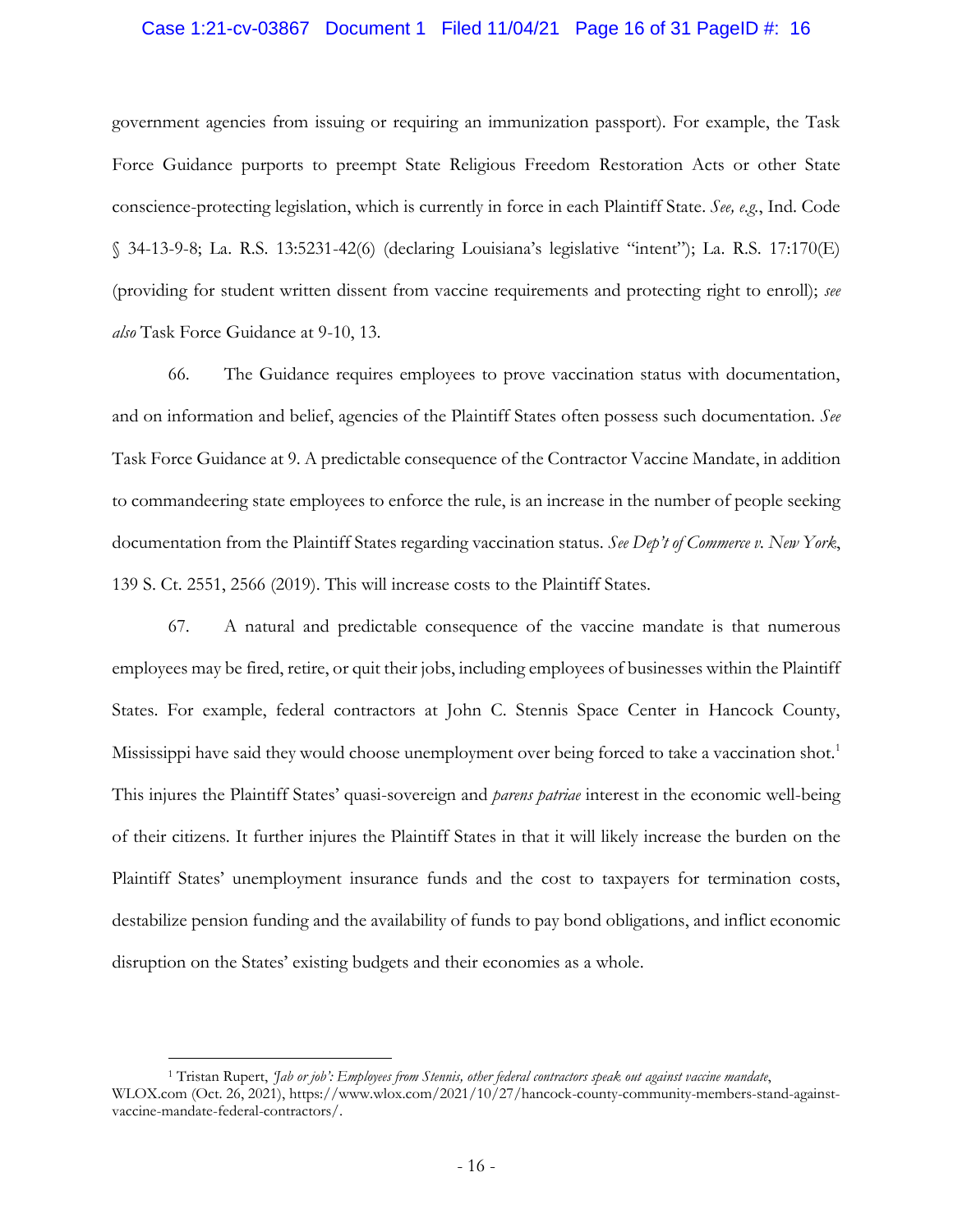#### Case 1:21-cv-03867 Document 1 Filed 11/04/21 Page 17 of 31 PageID #: 17

68. The Contractor Vaccine Mandate thus threatens immediate and irreparable harm to Plaintiff States. Monetary damages cannot adequately address these injuries. And the Mandate's widespread and permanent effects require immediate injunctive relief. Defendants would suffer no hardship from an order preventing them from acting unconstitutionally and illegally, and the public interest is served when the federal government follows the Constitution and federal laws.

69. Declaratory and injunctive relief vacating the Contractor Vaccine Mandate as unlawful and enjoining its implementation would redress those harms.

### **CLAIMS FOR RELIEF**

### **COUNT I The Contractor Vaccine Mandate Is Contrary to Law (5 U.S.C. §706; 40 U.S.C. §§101; 121)**

70. Plaintiff States repeat and incorporate by reference each of the Complaint allegations stated above.

71. The Procurement Act's purpose "is to provide the Federal Government with an economical and efficient system for" enumerated procurement activities, including "[p]rocuring and supplying property and nonpersonal services," use and disposal of property, and records management. 40 U.S.C. §101.

72. The Procurement Act vests the President with power to "prescribe policies and directives that [he] considers necessary to carry out" the Act. 40 U.S.C.  $\{121(a)$ . Such "policies must be consistent with" the Procurement Act's purpose of "provid[ing] the Federal Government with an economical and efficient system" *for procurement*. *Id.* 

73. The Contractor Vaccine Mandate violates the Procurement Act because Defendants have failed to demonstrate that the Executive Order, OMB Rule, Task Force Guidance, and FAR Guidance are necessary to carry out an "economical and efficient system" of federal contracting. 40 U.S.C. §101.

- 17 -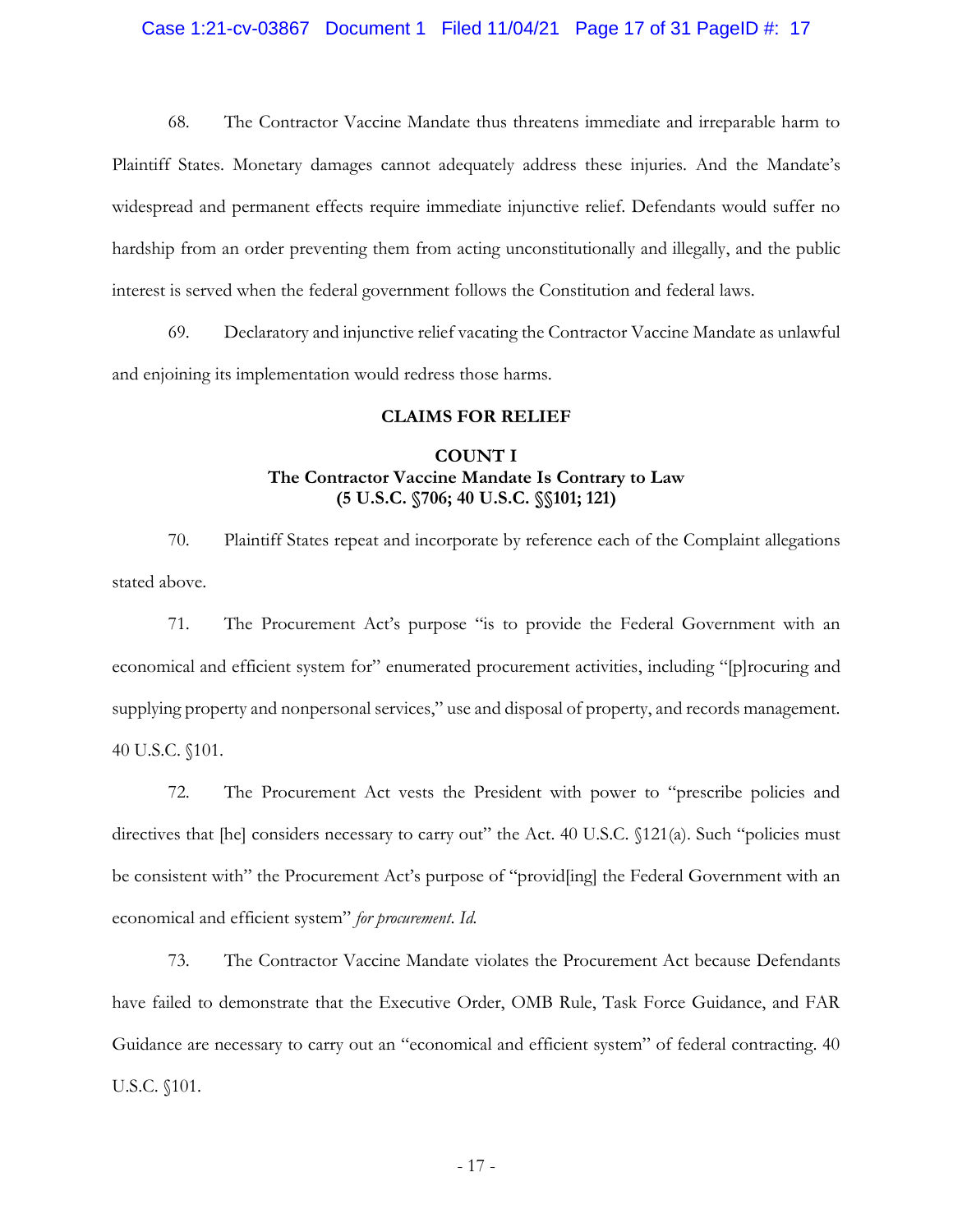#### Case 1:21-cv-03867 Document 1 Filed 11/04/21 Page 18 of 31 PageID #: 18

74. Defendants do not even try to connect the Mandate with that statutory language. And no connection exists. Far from promoting "economy" and "efficiency," the Mandate will have the opposite effect by causing the large-scale resignation of federal contractor employees. *See, e.g.*, Chris Isidore et al., *72% of unvaccinated workers vow to quit if ordered to get vaccinated*, CNN.com (Oct. 28, 2021), https://cnn.it/3nMB0wZ. And the Mandate's breadth far exceeds any nexus between efficiency and economy by, for example, applying to employees who work remotely and to subcontractors with no direct connection to federal procurement. Indeed, the President's own words disclaim any connection to federal procurement and instead emphasize he has simply "lost patience" with the "unvaccinated."

75. The Procurement Act's text nowhere evinces an authorization to issue the Contractor Vaccine Mandate. Defendants have demonstrated no nexus between the Mandate's creation of a public health scheme and the promotion of an efficient and economical contracting system. Accordingly, the Mandate is contrary to law. See Am. Fed'n of Lab. & Cong. of Indus. Organizations v. *Kahn*, 618 F.2d 784, 793 (D.C. Cir. 1979).

76. Additionally, because the Contractor Vaccine Mandate is a federal action involving issues of major economic, social, and political significance, the Mandate must be authorized by a clear statement of unambiguous congressional intent. *Ala. Ass'n of Realtors v. Dep't of Health & Hum. Servs.*, 141 S. Ct. 2485, 2489 (2021). The Executive cannot "bring about an enormous and transformative expansion in [its] regulatory authority without clear congressional authorization." *Util. Air Regulatory Grp.*, 573 U.S. at 324; *see also Brown & Williamson Tobacco Corp.*, 529 U.S. at 159 (rejecting Executive claim to "jurisdiction to regulate an industry constituting a significant portion of the American economy" absent clear congressional authorization). Yet the Contractor Vaccine Mandate does precisely that. This lack of statutory authorization is doubly fatal because "Congress does not casually authorize administrative agencies to interpret a statute to push the limit of congressional authority," *Solid Waste Agency of N. Cook Cty. v. U.S. Army Corps of Eng'rs*, 531 U.S. 159, 172-73 (2001), particularly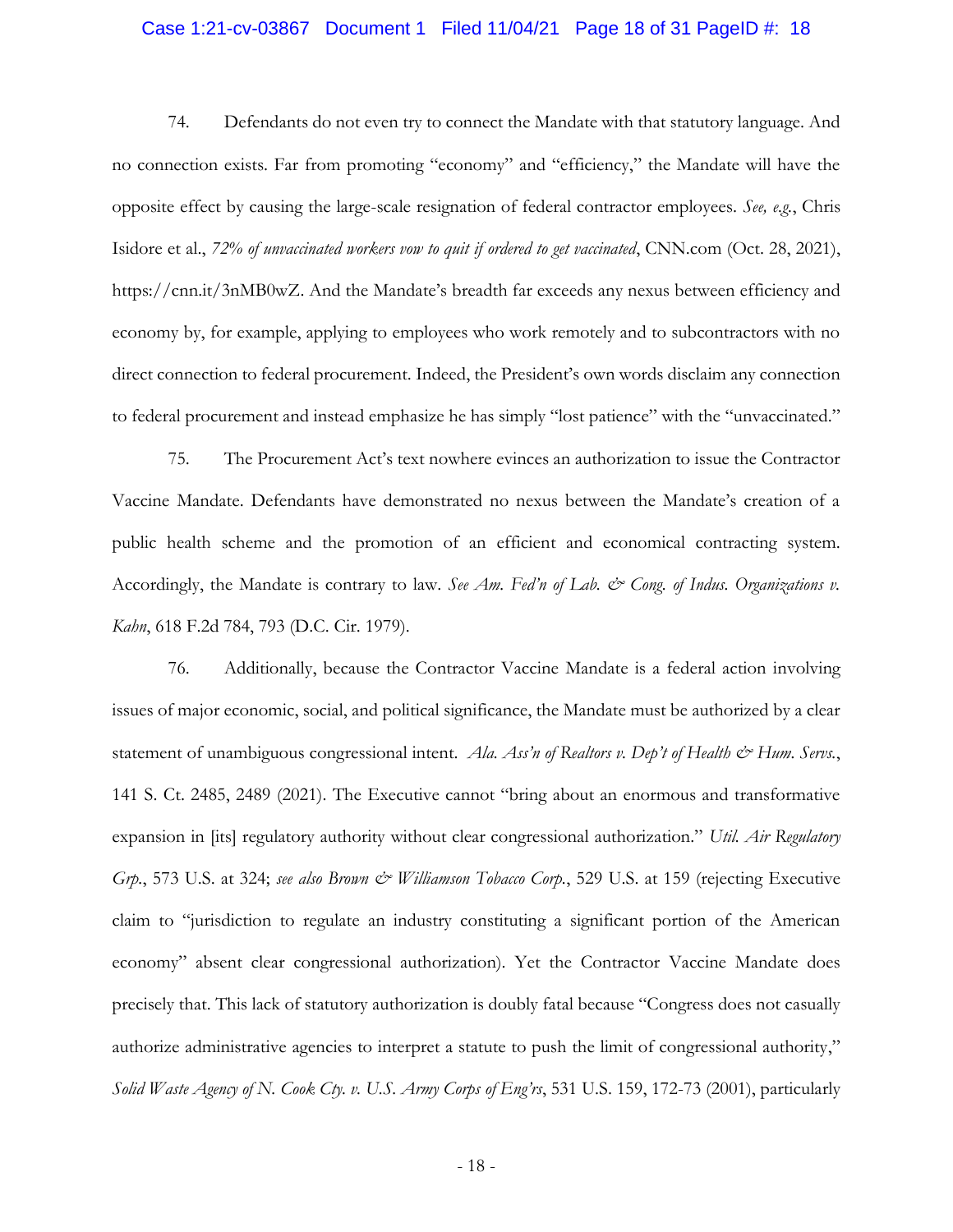#### Case 1:21-cv-03867 Document 1 Filed 11/04/21 Page 19 of 31 PageID #: 19

when the Executive's action would alter "the constitutional balance between the National Government and the States," *Bond v. United States*, 572 U.S. 844, 862 (2014). Neither the Procurement Act nor any other provision of law contains the necessary clear statement to authorize the Contractor Vaccine Mandate, which, as discussed below, pushes the limits of congressional power under the Commerce Clause, the Nondelegation Doctrine, and the Tenth Amendment.

# **COUNT II The Contractor Vaccine Mandate Violates the Nondelegation Doctrine**

77. Plaintiff States repeat and incorporate by reference each of the Complaint allegations stated above.

78. The Constitution vests Congress with all legislative powers it granted to the federal government. U.S. Const. art. 1, §1. "Congress is not permitted to abdicate or to transfer to others the essential legislative functions with which it is vested." *A.L.A. Schecter Poultry Corp. v. United States*, 295 U.S. 495, 529-30 (1935).

79. If the Procurement Act authorizes the President to require contractors to mandate vaccines based on the amorphous terms "economy" and "efficiency," the Act lacks an intelligible principle and is thus an unconstitutional delegation.

## **COUNT III The Contractor Vaccine Mandate Violates the Tenth Amendment**

80. Plaintiff States repeat and incorporate by reference each of the Complaint allegations stated above.

81. "The powers not delegated by the Constitution to the United States, nor prohibited by it to the States, are reserved to the States respectively, or to the people." U.S. Const. amend. X.

82. No clause of the Constitution authorizes the federal government to impose the Contractor Vaccine Mandate. Public health—and vaccinations in particular—have long been recognized as an aspect of police power reserved to the *States*, not the Federal Government. *See, e.g.*,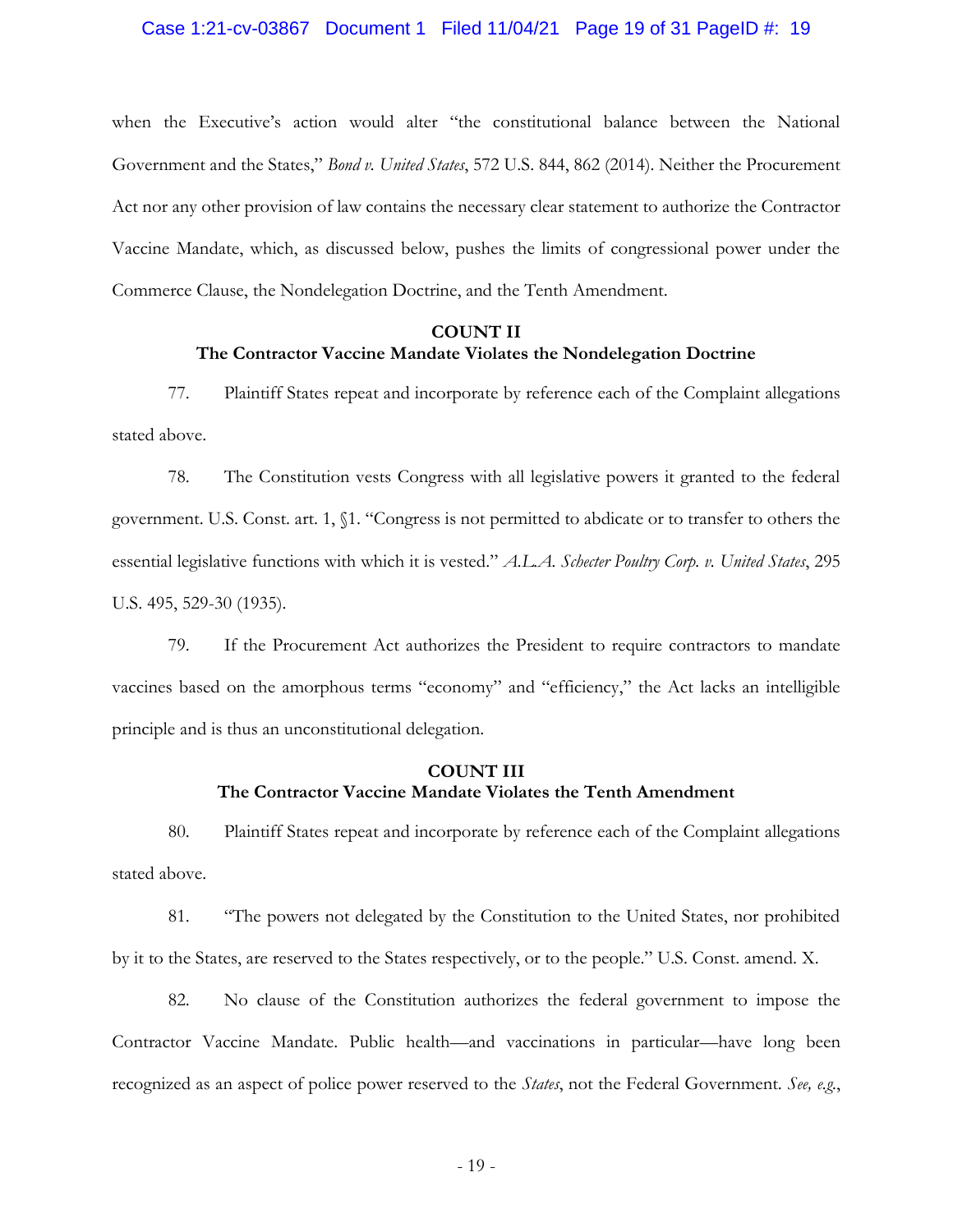#### Case 1:21-cv-03867 Document 1 Filed 11/04/21 Page 20 of 31 PageID #: 20

*Jacobson v. Commonwealth of Massachusetts*, 197 U.S. 11, 24 (1905); *see also Hillsborough Cty.*, 471 U.S. at 719 ("[T]he regulation of health and safety matters is primarily, and historically, a matter of local concern."); *S. Bay United Pentecostal Church v. Newsom*, 140 S. Ct. 1613 (2020) (Roberts, C.J., concurring in the denial of application for injunctive relief) (our Constitution principally entrusts "[t]he safety and the health of the people" to the politically accountable officials of the States "to guard and protect"); *State v. Becerra*, 2021 WL 2514138, at \*15 (M.D. Fla. June 18, 2021) ("The history shows ... that the public health power ... was traditionally understood — and still is understood — as a function of state police power.").

83. By encroaching upon the States' traditional police power, particularly without clear authorization from Congress, Defendants have exceeded their authority and violated the Tenth Amendment.

#### **COUNT IV**

#### **The Contractor Vaccine Mandate Violates the Anti-Commandeering Doctrine**

84. Plaintiff States repeat and incorporate by reference each of the Complaint allegations stated above herein.

85. The Tenth Amendment and structure of the Constitution deprive Congress of "the "the power to issue direct orders to the governments of the States," *Murphy v. NCAA*, 138 S. Ct. 1461, 1476 (2018), and do not tolerate the federal government commandeering State officers "into administering federal law," *Printz v. United States*, 521 U.S. 898, 928 (1997).

86. The Contractor Vaccine Mandate clearly violates this doctrine by requiring Plaintiff States to enforce the Mandate against State employees, including employees with no connection to federal contracts and those who work outside and remotely, and against the States' subcontractors.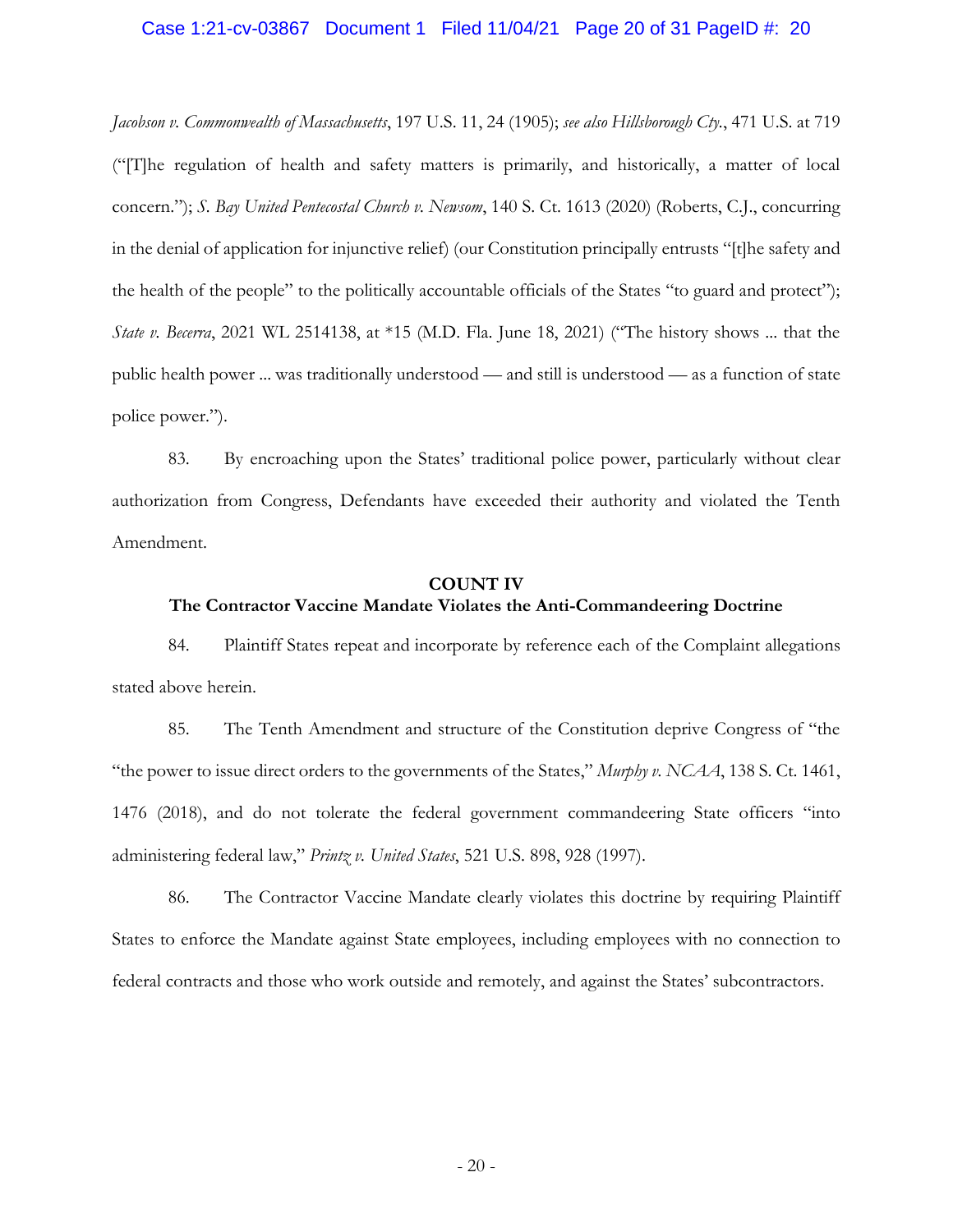#### **COUNT V**

#### **The Contractor Vaccine Mandate Violates the Spending Clause**

87. Plaintiff States repeat and incorporate by reference each of the Complaint allegations stated above.

88. The Contractor Vaccine Mandate is an unconstitutional condition on Plaintiff States' receipt of federal funds.

89. "[I]f Congress intends to impose a condition on the grant of federal moneys, it must do so unambiguously," so "States [can] exercise their choice knowingly," *Pennhurst State Sch. & Hosp. v. Halderman*, 451 U.S. 1, 17 (1981).

90. Federal contracts are an exercise of powers under the Spending Clause. Yet the Contractor Vaccine Mandate asks the States to agree to comply with the Task Force Guidance, which the Task Force purports to retain discretion to change at any time—the very definition of an ambiguous contract term. And the Procurement Act provides no notice to the States that the Contractor Vaccine Mandate would be a condition of their federal contracts. Accordingly, the Contractor Vaccine Mandate violates the Spending Clause.

91. Additionally, the Contractor Vaccine Mandate violates the Spending Clause because it is not necessary to preventing the spread of COVID-19 or rationally related to any federal interest in a particular project or program subject to a federal contract. *See Nat'l Fed'n of Indep. Bus. v. Sebelius*, 567 U.S. 519, 579 (2012).

#### **COUNT VI**

# **The Contractor Vaccine Mandate & Executive Order Are Beyond the Executive Branch's Authority**

92. Plaintiff States repeat and incorporate by reference each of the Complaint allegations stated above.

93. Plaintiff States have a non-statutory cause of action to challenge the President's unlawful procurement actions. *See Chamber of Commerce v. Reich*, 74 F.3d 1322, 1330 (D.C. Cir. 1996).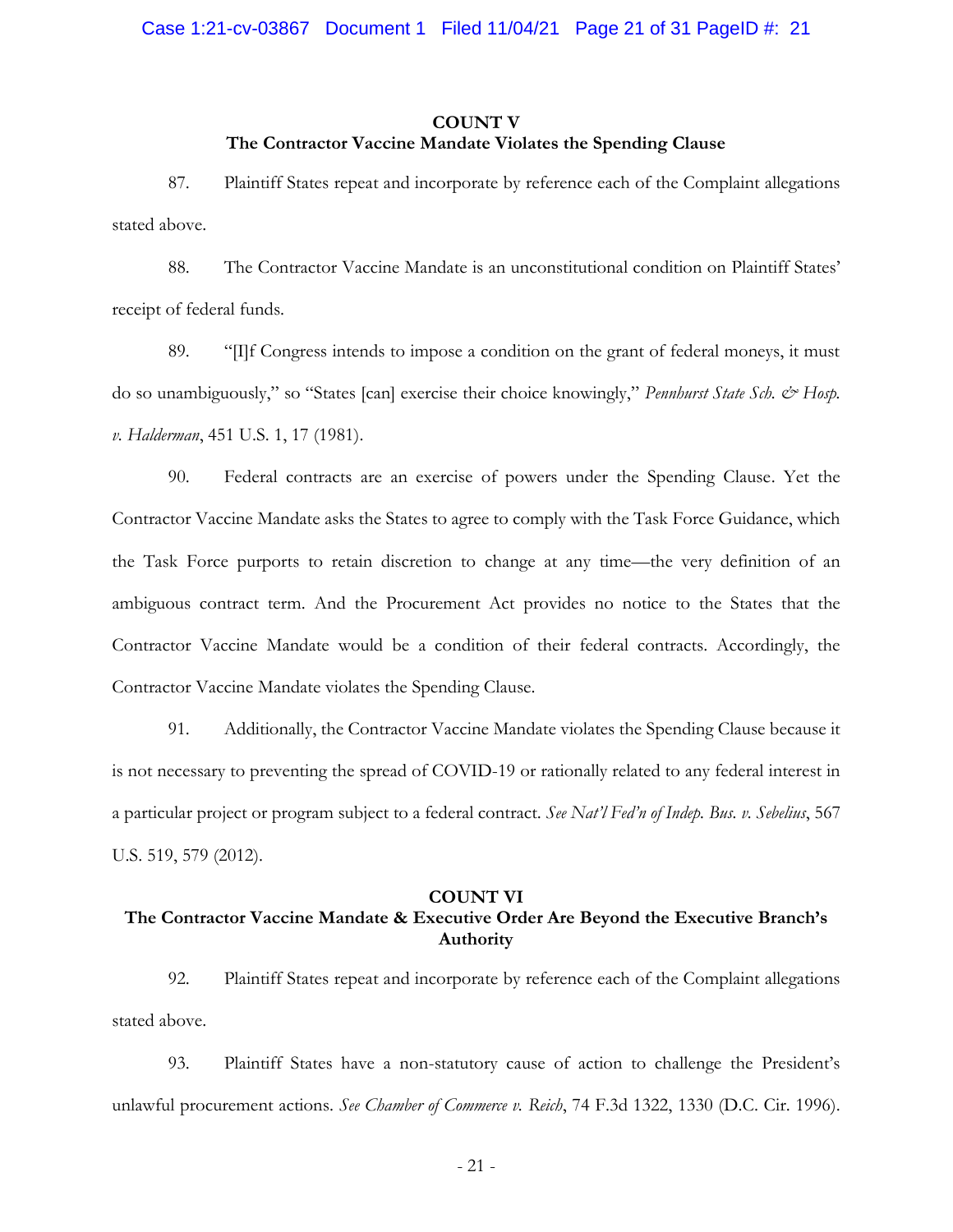#### Case 1:21-cv-03867 Document 1 Filed 11/04/21 Page 22 of 31 PageID #: 22

"A court may review a Presidential Executive Order. A President's authority to act, as with the exercise of any governmental power, must stem either from an act of Congress, or from the Constitution itself, or a combination of the two." *Louisiana v. Biden*, 2021 WL 2446010, at \*3 (W.D. La. June 15, 2021)

94. *Ultra vires* review is available to challenge "whether the President has violated the Constitution, the statute under which the challenged action was taken, or other statutes, or did not have statutory authority to take a particular action." *Ancient Coin Collectors Guild v. U.S. Customs & Border Protection*, 801 F. Supp. 2d 383, 406 (D. Md. 2011) (citing *Mountain States Legal Found. v. Bush*, 306 F.3d 1132, 1136 (D.C. Cir. 2002)); *see also Assoc. Builders & Contractors of Se. Tex. v. Rung*, 2016 WL 8188655, at \*5 (E.D. Tex. Oct. 24, 2016) ("The DOL, a federal agency also operating within the Executive Branch, has implemented the President's Executive Order by issuing the Guidance incorporated by reference in the new Rule. Therefore, the Executive Order may be challenged by Plaintiffs on both statutory and non-statutory grounds.") (citing *Chamber of Commerce of the U.S. v. Reich*, 74 F.3d 1322, 1324 (D.C. Cir. 1996)).

95. Because no statute authorizes any Defendant, including the President, to mandate vaccination for federal contractors and subcontractors—particularly when those contractors are sovereign States—the challenged actions (Executive Order, Task Force Guidance, OMB Rule, FAR Guidance) are not authorized by law and must be vacated and enjoined.

## **COUNT VII The Task Force Guidance Was Issued Without Procedures Required by the Procurement Policy Act**

96. Plaintiff States repeat and incorporate by reference each of the Complaint allegations stated above.

97. Under the Procurement Policy Act, procurement policies must be published for public comment in the Federal Register 60 days before taking effect if the policy "relates to the expenditure of appropriate funds" and either "has a significant effect beyond the internal operating procedures of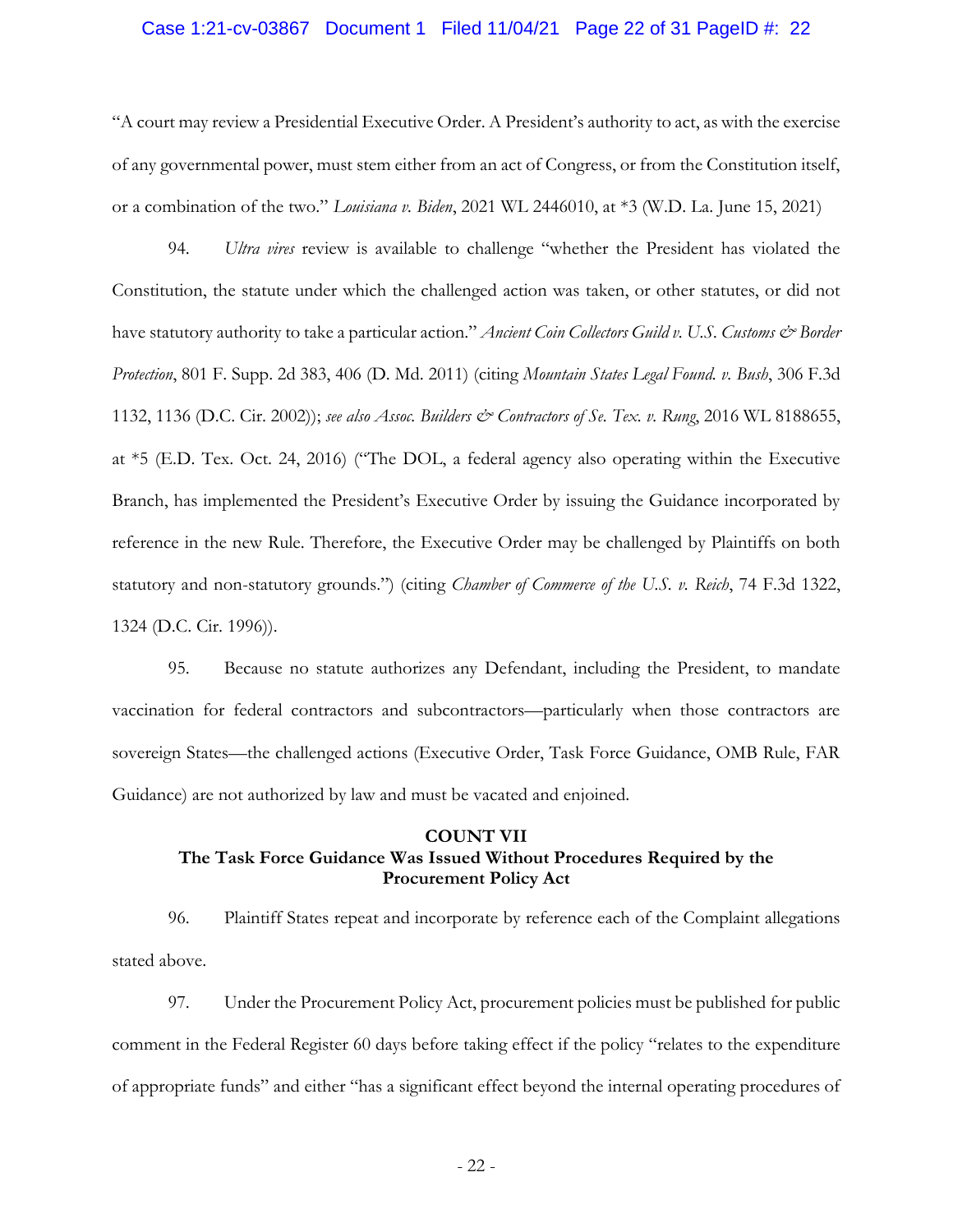#### Case 1:21-cv-03867 Document 1 Filed 11/04/21 Page 23 of 31 PageID #: 23

the agency issuing the policy" or "has a significant cost or administrative impact on contractors." 41 U.S.C. § 1707(a)(1).

98. The Task Force Guidance is a procurement policy and/or procedure under 41 U.S.C.  $$1707(a).$ 

99. The Task Force Guidance relates to the expenditure of appropriated funds, has a significant effect beyond any agency's internal operating procedures, and imposes a significant cost and administrative impact on contractors and offerors.

100. Defendants did not publish the Task Force Guidance in the Federal Register or provide a 60-day public comment period as required by 41 U.S.C. §1707. Defendants also failed to publish in the Federal Register the OMB Rule determining that the Contractor Vaccine Mandate promotes economy and efficiency, and similarly failed to provide a public comment period.

101. No Defendant or authorized officer ever purported to waive the requirements of the Procurement Policy Act. Even if such an attempt was made, the Contractor Vaccine Mandate is not eligible for a waiver of notice and public comment procedures under 41 U.S.C. §1707.

102. Because Defendants failed to comply with the Procurement Policy Act's procedural requirements in issuing the Task Force Guidance and OMB Rule, both are unlawful.

#### **COUNT VIII**

## **The OMB Rule Was Issued Without Notice and Comment in Violation of the APA**

103. Plaintiff States repeat and incorporate by reference each of the Complaint allegations stated above.

104. OMB is a federal agency for purposes of the Administrative Procedure Act.

105. The APA vests courts with power to "hold unlawful and set aside agency action" taken "without observance of procedure required by law."  $5 \text{ U.S.C. } \sqrt{706(2)(D)}$ .

106. If the OMB Rule is not subject to the procedures of the Procurement Policy Act, it is a substantive, legislative rule and final agency action under the APA. 5 U.S.C. §551(4).

- 23 -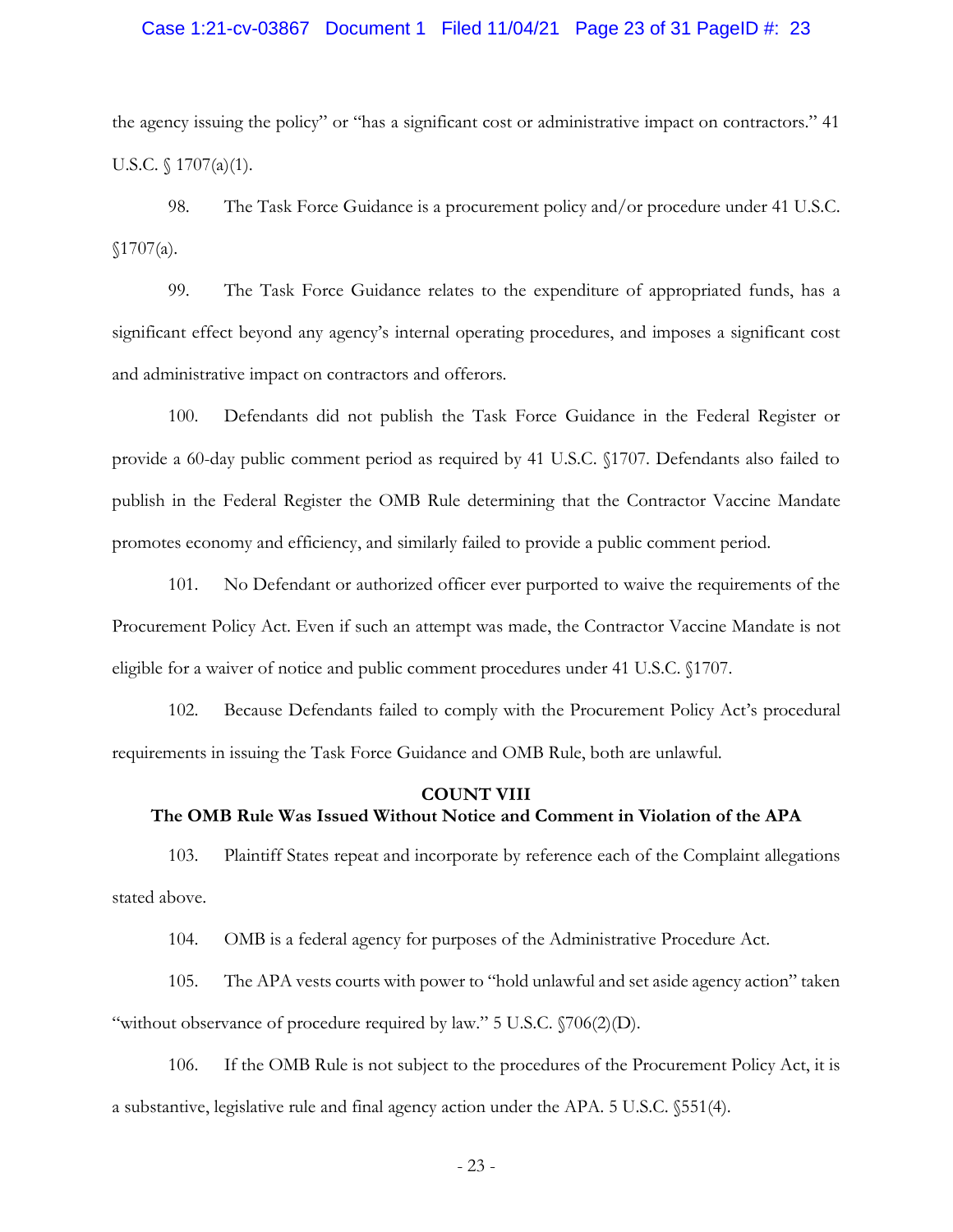#### Case 1:21-cv-03867 Document 1 Filed 11/04/21 Page 24 of 31 PageID #: 24

107. The OMB Rule is final agency action because it "mark[s] the consummation of the agency's decision-making process" and is an agency action "by which rights or obligations have been determined, or from which legal consequences will flow." *Louisiana v. Biden*, 2021 WL 2446010, at \*12 (W.D. La. June 15, 2021) (citing *U.S. Army Corps of Engineers v. Hawkes Co.*, 136 S. Ct. 1807, 1813  $(2016)$ .

108. The OMB Rule is a substantive legislative rule because it modifies Plaintiff States' rights and obligations.

109. The OMB Rule violates the APA because it was not issued through the APA's notice and comment procedures. *See Dep't of Labor v. Kast Metals Corp.*, 744 F.2d 1145, 1153 (5th Cir. 1984) ("An agency rule that modifies substantive rights and interests can only be nominally procedural, and the exemption for such rules of agency procedure cannot apply.").

# **COUNT IX The OMB Rule Is Arbitrary and Capricious**

110. Plaintiff States repeat and incorporate by reference each of the Complaint allegations stated above.

111. Under the APA, a court must "hold unlawful and set aside agency action" that is arbitrary or capricious or otherwise not in accordance with law or contrary to the Constitution. 5 U.S.C. §706(2)(A).

112. "[A]gency action is lawful only if it rests on a consideration of the relevant factors" and "important aspects of the problem." *Michigan v. EPA*, 576 U.S. 743, 750-52 (2015) (cleaned up).

113. The OMB Rule contains no reasoning or explanation to support its conclusion that the Contractor Vaccine Mandate would further economy and efficiency in federal procurement. And the Task Force Guidance upon which OMB passed did not itself provide any justification. Nor did the Executive Order. Because neither the OMB Rule nor any of the actions underlying the Contractor Vaccine Mandate contain any reasoning for imposing the mandate, much less reasoning grounded in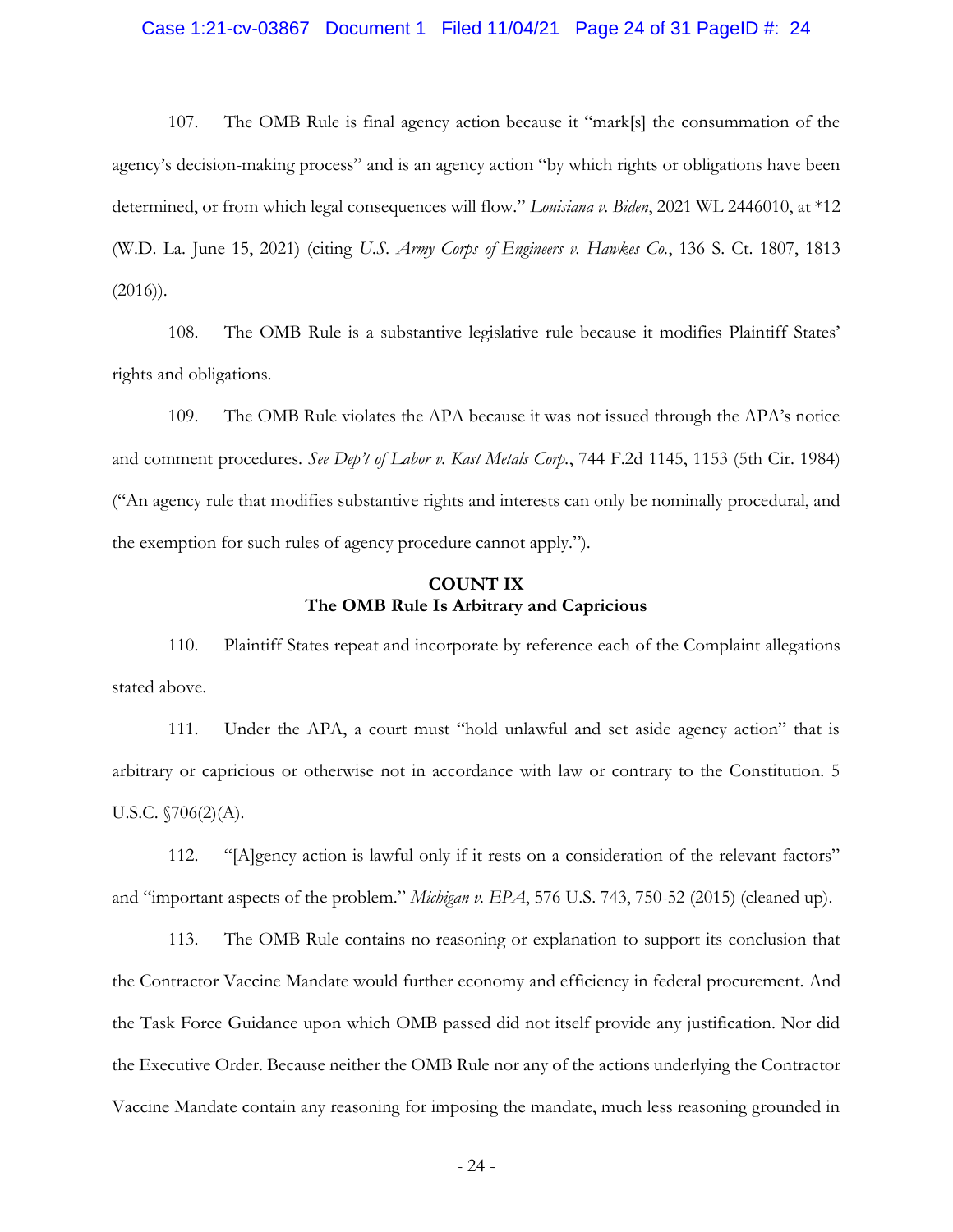#### Case 1:21-cv-03867 Document 1 Filed 11/04/21 Page 25 of 31 PageID #: 25

the statutory factors, the OMB Rule is arbitrary and capricious. *See Louisiana v. Biden*, 2021 WL 2446010, at \*18 (W.D. La. June 15, 2021) ("A command in an Executive Order does not exempt an agency from the APA's reasoned decisionmaking requirement.").

114. The OMB Rule is also arbitrary and capricious because it ignores a "centrally relevant factor"—costs to the States. *Michigan v. EPA*, 576 U.S. 743, 752-53 (2015). As discussed supra ¶¶54- 68, Plaintiff States have overwhelming reliance interests in their existing federal contracts and ability to compete for future contracts. The OMB Rule is arbitrary and capricious because it utterly ignores these reliance interests. *See Dep't of Homeland Sec. v. Regents of the Univ. of Cal.*, 140 S. Ct. 1891, 1913-14  $(2020)$ .

115. The OMB Rule is arbitrary and capricious because its rationales are flagrantly pretextual. As recounted above, the President has stated several times that the Contractor Vaccine Mandate is part of a broader program aimed at increasing vaccination rates. The OMB Rule, however, eschews this rationale and tries to pigeonhole the Mandate into the Procurement Act's statutory factors. The presence of such blatant pretext is enough to render the Contractor Vaccine Mandate arbitrary and capricious. *Dep't of Com. v. New York*, 139 S. Ct. 2551, 2575-76 (2019).

116. Given its total lack of explanatory support, the OMB Rule fails to consider several important aspects of the problem, including the effect of large-scale resignations; the impact on State budgets, pension funds, and bond obligations; other State reliance interests; natural immunity; contractors who work from home or outside; or whether a religious exemption would ease compliance and displace less State law.

117. For each of these independently sufficient reasons, the OMB Rule is arbitrary and capricious.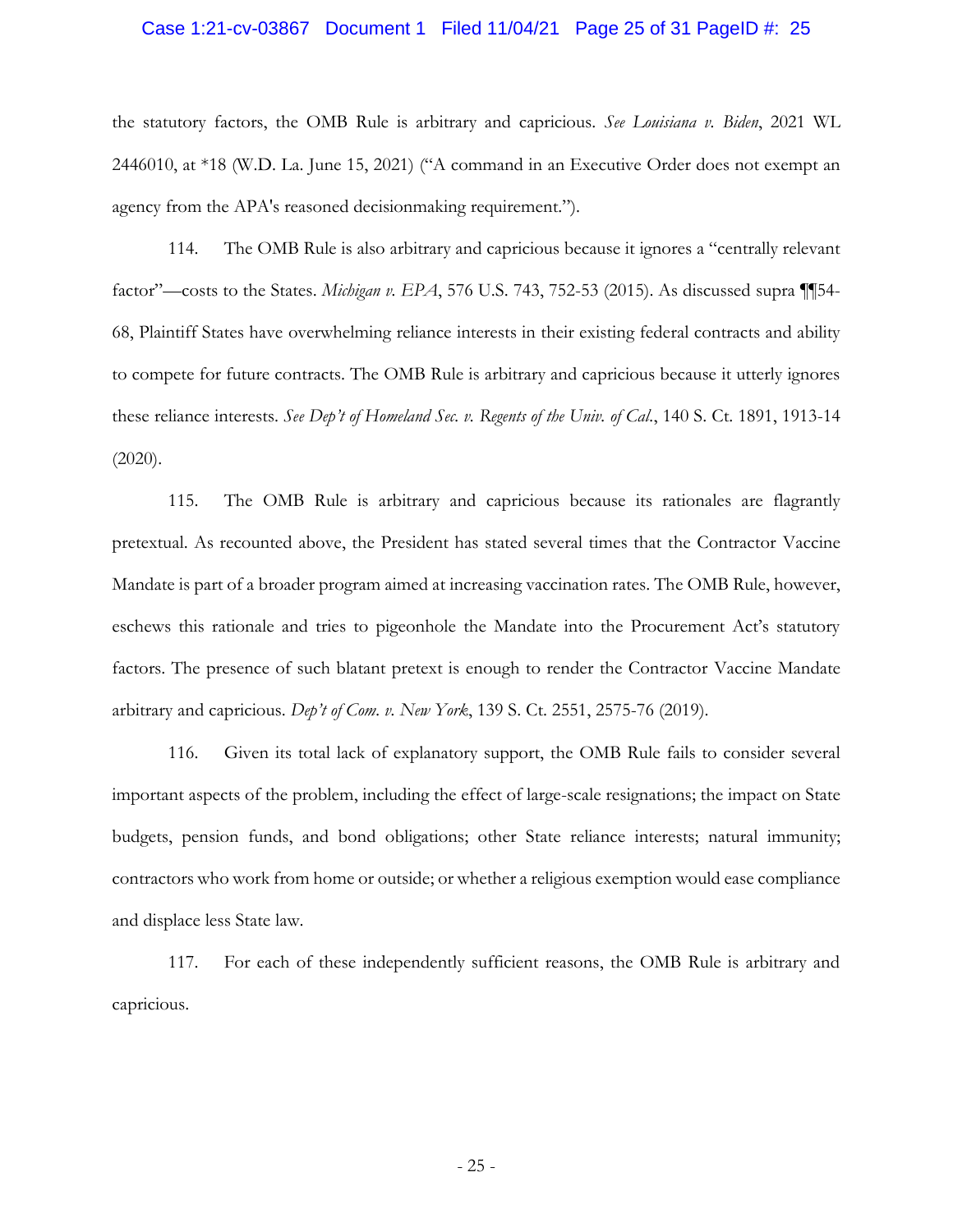### **COUNT X The OMB Rule Is Contrary to Law**

118. Plaintiff States repeat and incorporate by reference each of the Complaint allegations stated above.

119. Courts must "hold unlawful and set aside agency action" that is "not in accordance with law" or "in excess of statutory ... authority." 5 U.S.C.  $\sqrt{706(2)}$ (A), (C).

120. The OMB rule violates 41 U.S.C. §1303(a). That provision authorizes only the FAR Council to issue government-wide procurement regulations with the force of law. Neither OMB nor the Task Force are the FAR Council and thus they have acted beyond their statutory authority and in conflict with 41 U.S.C. §1303(a) by approving and promulgating a government-wide procurement regulation. And the Executive Order's attempt to circumvent §1303(a) by delegating power to the OMB director does not cure this violation because the President himself has no power to issue government-wide procurement regulations. *See, e.g.*, U.S. Dep't of Justice, Office of Legal Counsel, *Centralizing Border Control Policy Under the Supervision of the Attorney General*, 26 Op. OLC 22, 23 (2002) ("Congress may prescribe that a particular executive function may be performed only by a designated official within the Executive Branch, and not by the President.").

121. Similarly, the Procurement Act vests the President with power only to issue "[p]olicies and directives" to the Executive Branch necessary to carry out the Act. 40 U.S.C. §121(a). This conferral of directive authority does not authorize the President to issue regulations with the force of law. Other text in the same statute confirms that conclusion: Congress authorized the GSA Administrator, not the President, to do just that—issue regulations with the force of law. *See Id.* §121(c) (vesting GSA Administrator with power to "prescribe regulations"). The Contractor Vaccine Mandate imposes such obligations upon all government contractors and is thus a "regulation" rather than a policy or directive. Accordingly, the President's delegation of his power under the Procurement Act to OMB does not cure the violation of the Procurement Act's vesting of exclusive authority to issue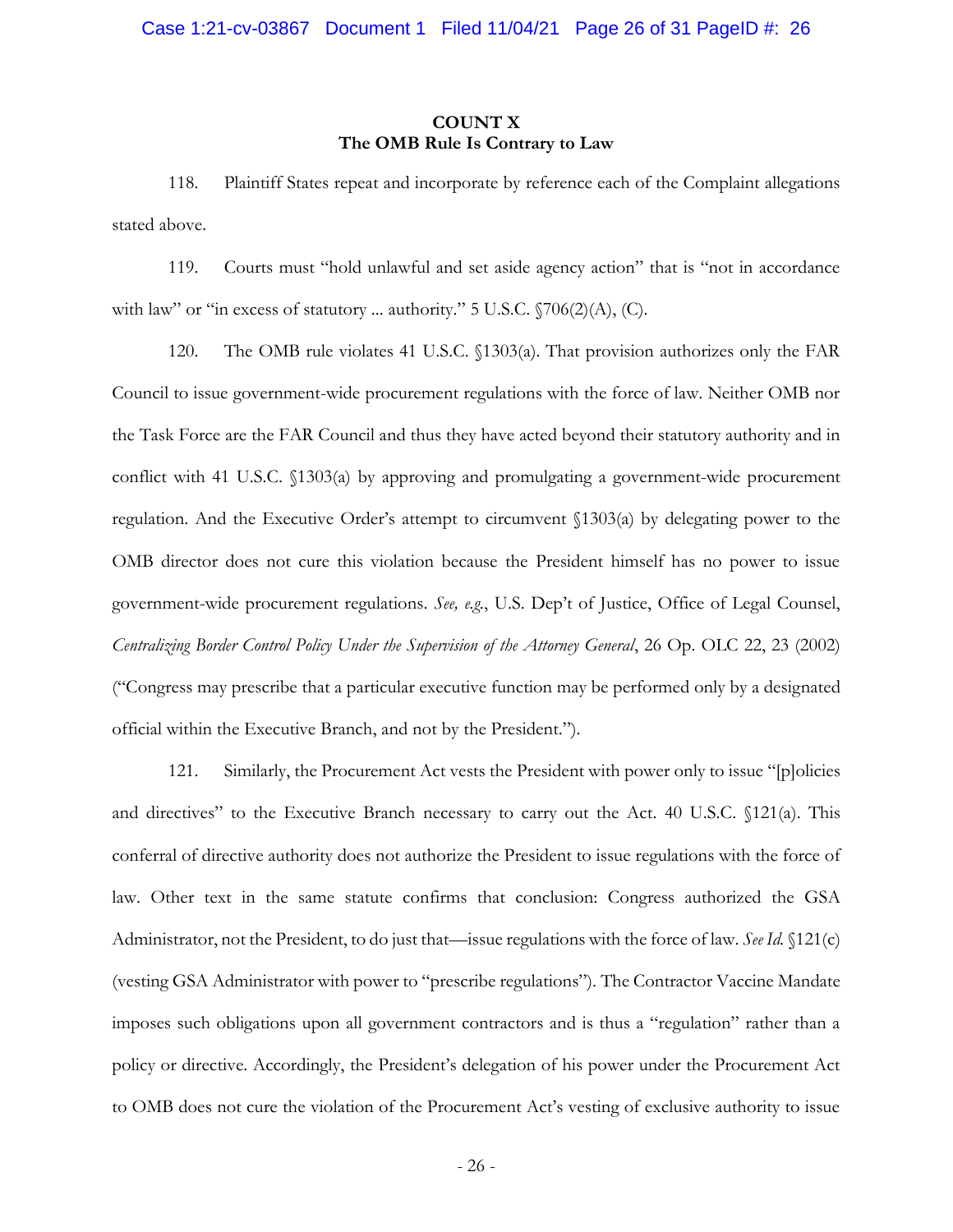#### Case 1:21-cv-03867 Document 1 Filed 11/04/21 Page 27 of 31 PageID #: 27

government-wide regulations with officers who are not the President. *See Sosa v. Alvarez-Machain*, 542 U.S. 692, 711 n.9 (2004) ("[W]hen the legislature uses certain language in one part of the statute and different language in another, the court assumes different meanings were intended.").

122. Additionally, even if the Procurement Act authorized the President to issue orders with the force or effect of law, it would not authorize approval of the Task Force guidance. The Procurement Act does not authorize the President to issue any order merely because he believes, as the Procurement Act's statement of purpose states, it will promote "an economical and efficient" procurement system. 40 U.S.C. § 101; *see* 86 Fed. Reg. at 50,985 ("This order promotes economy and efficiency in [f]ederal procurement."). Such a broad reading would mistake a prefatory purpose statement for a grant of authority. *See, e.g.*, *D.C. v. Heller*, 554 U.S. 570, 578 (2008) ("[A]part from [a] clarifying function, a prefatory clause does not limit or expand the scope of the operative clause.").

123. As discussed above, because the Procurement Act contains no clear authorization to impose a sweeping alteration of the American economy, the OMB Rule can find no footing in the Procurement Act's "efficiency and economy" text. And providing the federal government with an "economic and efficient system for" procurement is not a broad enough delegation to impose nationwide social policy that Congress has not separately authorized. Beyond that, EO 14042 is divorced from the practical needs of procurement. It will exclude otherwise competitive bidders, cause contractors to suffer labor shortages, and is substantially overbroad in, for example, refusing to account for natural immunity and the low transmission risk for COVID-19 outdoors. Given those serious shortcomings and failure even to provide a substantial justification, Congress's lack of clear authorization is all the more deafening.

124. Finally, the OMB Rule is inconsistent with the requirements of the Competition in Contracting Act, which requires federal agencies to provide for "full and open competition through the use of competitive procedures." 41 U.S.C. §3301; *see also* 40 U.S.C. §121(a) (requiring "policies"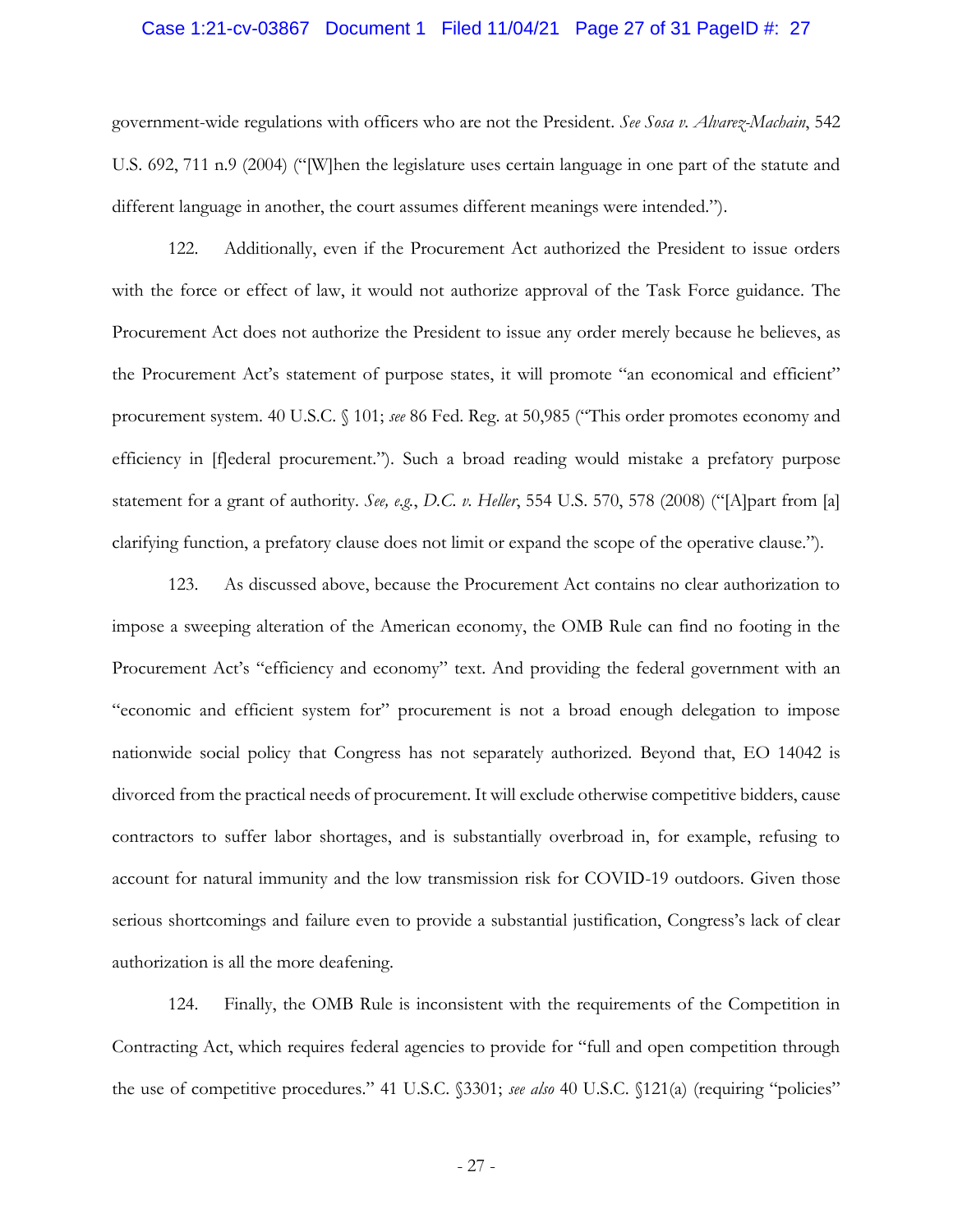#### Case 1:21-cv-03867 Document 1 Filed 11/04/21 Page 28 of 31 PageID #: 28

issued by the President under the Procurement Act to be "consistent with this subtitle"); *id.* at §111 (defining "this subtitle" in 40 U.S.C. §121(a) as to also refer to division C (except §§3302, 3501(b), 3509, 3906, 4710, and 4711) of subtitle I of title 41).

#### **COUNT XI**

## **The FAR Guidance Was Issued Without Notice and Comment in Violation of the Procurement Policy Act**

125. Plaintiff States repeat and incorporate by reference each of the Complaint allegations stated above.

126. Under the Procurement Policy Act, procurement policies must be published for public comment in the Federal Register 60 days before taking effect if the policy "relates to the expenditure of appropriate funds" and either "has a significant effect beyond the internal operating procedures of the agency issuing the policy" or "has a significant cost or administrative impact on contractors." 41 U.S.C. § 1707(a)(1).

127. The FAR Guidance is a procurement policy and/or procedure under 41 U.S.C.  $$1707(a).$ 

128. The FAR Guidance relates to the expenditure of appropriated funds, has a significant effect beyond any agency's internal operating procedures, and imposes a significant cost and administrative impact on contractors and offerors.

129. Defendants did not publish the FAR Guidance in the Federal Register or provide a 60-day public comment period as required by 41 U.S.C. §1707.

130. No Defendant or authorized officer ever purported to waive the requirements of the Procurement Policy Act. Even if such an attempt was made, FAR Guidance is not eligible for a waiver of notice and public comment procedures under 41 U.S.C. §1707.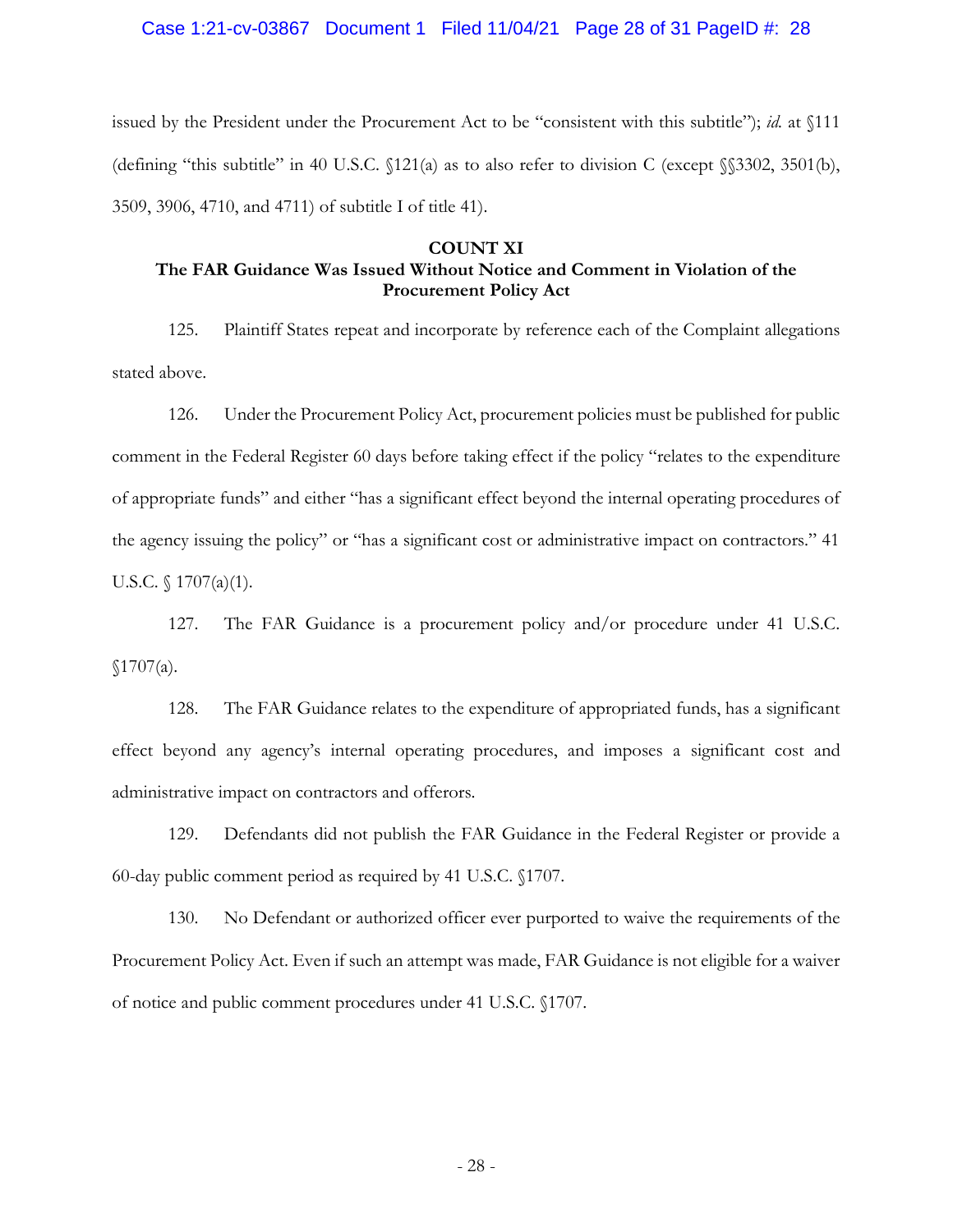Case 1:21-cv-03867 Document 1 Filed 11/04/21 Page 29 of 31 PageID #: 29

131. Accordingly, the FAR Guidance violated the Procurement Act's notice-and-comment provisions. Under the APA, agency action that was conducted "without observance of procedure required by law" must be held unlawful and set aside. 5 U.S.C. §706(2)(D).

### **COUNT XII Administrative Procedure Act (FAR Guidance Arbitrary and Capricious)**

132. Plaintiff States repeat and incorporate by reference each of the Complaint allegations stated above.

133. The FAR Guidance is final agency action and a legislative rule because its practical effect is to bind contractors; it alters rights and obligations; and it represents the culmination of the agency's decision making process.

134. The FAR Guidance provides no justification whatsoever for its deviation policy. Nor does it explain upon which authority it rests to create a government-wide contractor vaccination regulation. As discussed above, no such authority exists.

135. Because Congress never clearly delegated to the FAR Council the power to issue a Contractor Vaccine Mandate, the FAR Guidance is unlawful. And the FAR Guidance is arbitrary and capricious because it contains no reasoning, fails to consider statutory factors, and fails to consider important aspects of the problem including State reliance interests.

## **COUNT XIII Declaratory Judgment**

136. Plaintiff States repeat and incorporate by reference each of the Complaint allegations stated above.

**WHEREFORE**, Plaintiff States ask this Court to enter judgment in their favor and to provide the following relief:

a. Hold unlawful and set aside the Executive Order, OMB Rule, Task Force Guidance, and FAR Council Guidance;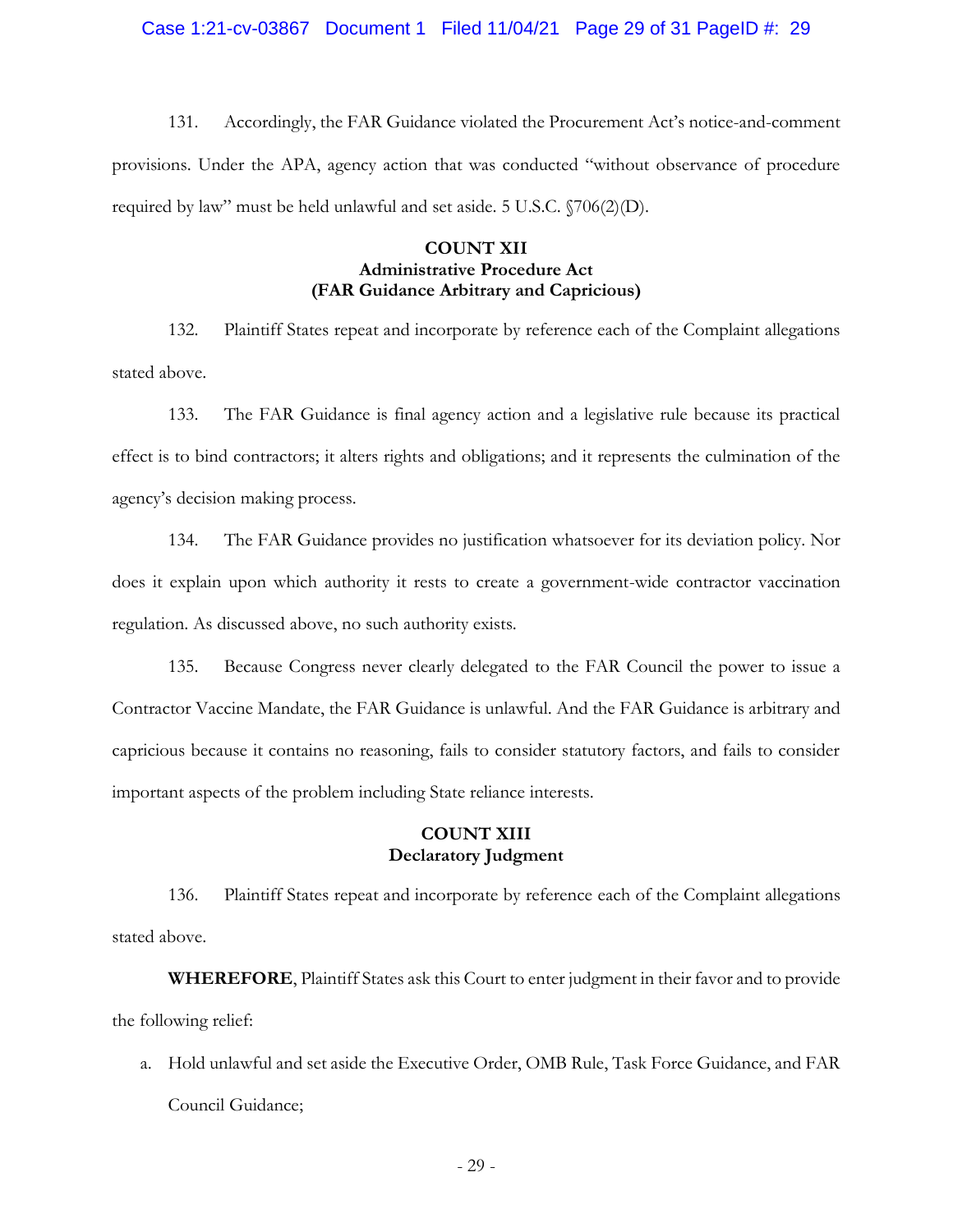# Case 1:21-cv-03867 Document 1 Filed 11/04/21 Page 30 of 31 PageID #: 30

- b. Issue preliminary and permanent injunctive relief enjoining Defendants from enforcing the Executive Order, OMB Rule, Task Force Guidance, and FAR Council Guidance;
- c. Issue declaratory relief declaring the Executive Order, OMB Rule, Task Force Guidance, and FAR Council Guidance unlawful;
- d. Issue preliminary and permanent injunctive relief enjoining Defendants from issuing any COVID-19 requirements on federal contractors without first following the required noticeand-comment procedures;
- e. All other relief to which Plaintiff is entitled, including but not limited to attorneys' fees and costs.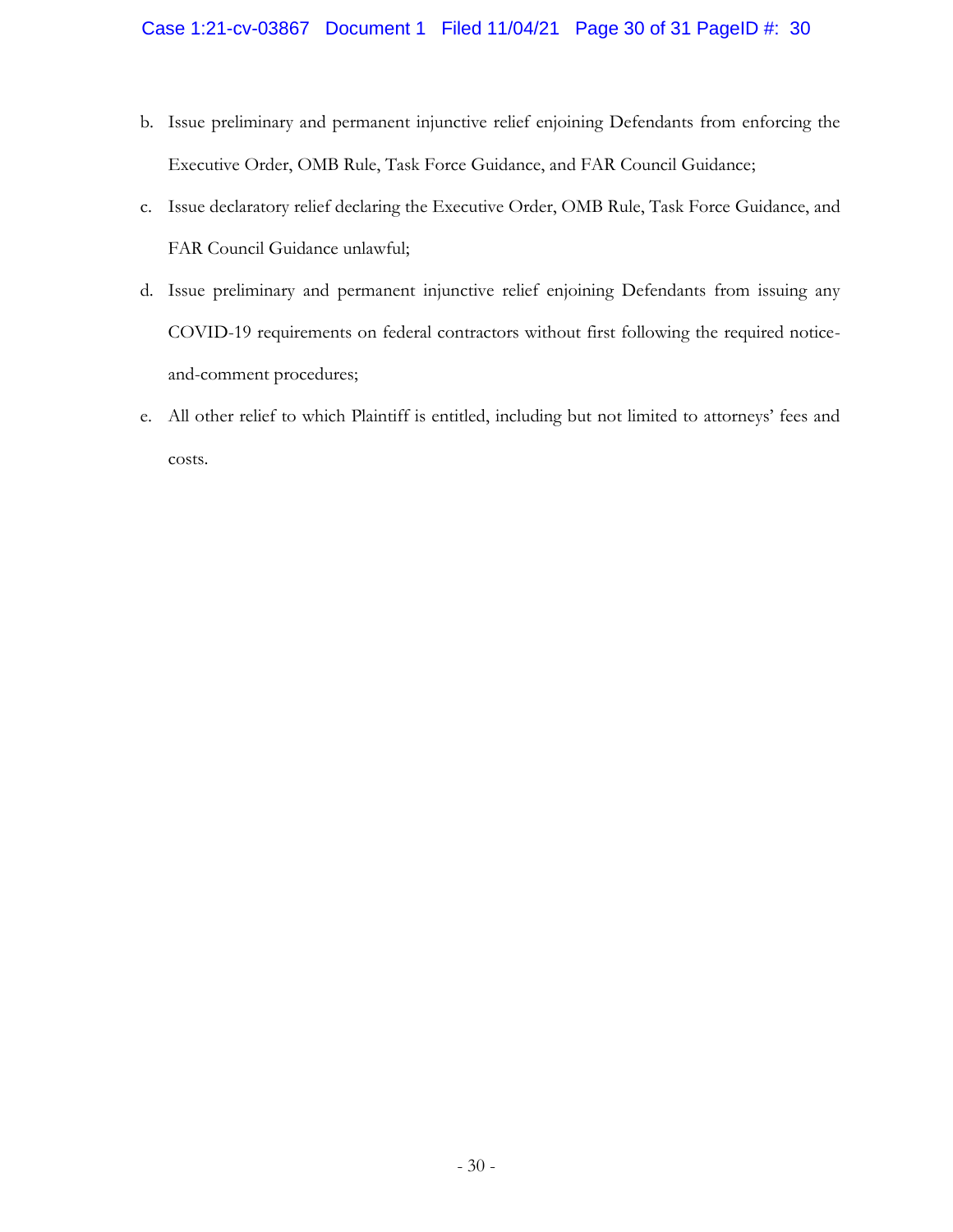Dated: November 4, 2021

TYLER R. GREEN\* DANIEL SHAPIRO\* CONSOVOY MCCARTHY PLLC 222 S. Main Street, 5<sup>th</sup> Floor Salt Lake City, UT 84101 (703) 243-9423

*Counsel for Plaintiff State of Louisiana*

OTHER COUNSEL:

THEODORE E. ROKITA Indiana Attorney General THOMAS M. FISHER\* Solicitor General State of Indiana OFFICE OF THE ATTORNEY GENERAL Indiana Government Center South 302 W. Washington St., 5th Floor Indianapolis, IN 46204 Tom.fisher@atg.in.gov *Counsel for the State of Indiana*

LYNN FITCH Attorney General of Mississippi JOHN V. COGHLAN\* Deputy Solicitor General WHITNEY LIPSCOMB\* Deputy Attorney General State of Mississippi OFFICE OF THE ATTORNEY GENERAL P.O. Box 220 Jackson, MS 39205 Tel: (601) 359-3680 *Counsel for the State of Mississippi* 

\**Pro Hac Vice admission application forthcoming*

Respectfully submitted,

 */s/ Eilzabeth B. Murrill T*

ELIZABETH B. MURRILL #20685 Solicitor General J. SCOTT ST. JOHN #36682 Deputy Solicitor General JOSIAH KOLLMEYER #39026 MORGAN BRUNGARD\* Assistant Solicitors General LOUISIANA DEPARTMENT OF JUSTICE 1885 N. Third Street Baton Rouge, LA 70804 Tel: (225) 326-6766 [murrille@ag.louisiana.gov](mailto:murrille@ag.louisiana.gov) [stjohnj@ag.louisiana.gov](mailto:stjohnj@ag.louisiana.gov) [kollmeyerj@ag.louisiana.gov](mailto:kollmeyerj@ag.louisiana.gov) [brungardm@ag.louisiana.gov](mailto:brungardm@ag.louisiana.gov) *\* Pro Hac Vice admission application forthcoming*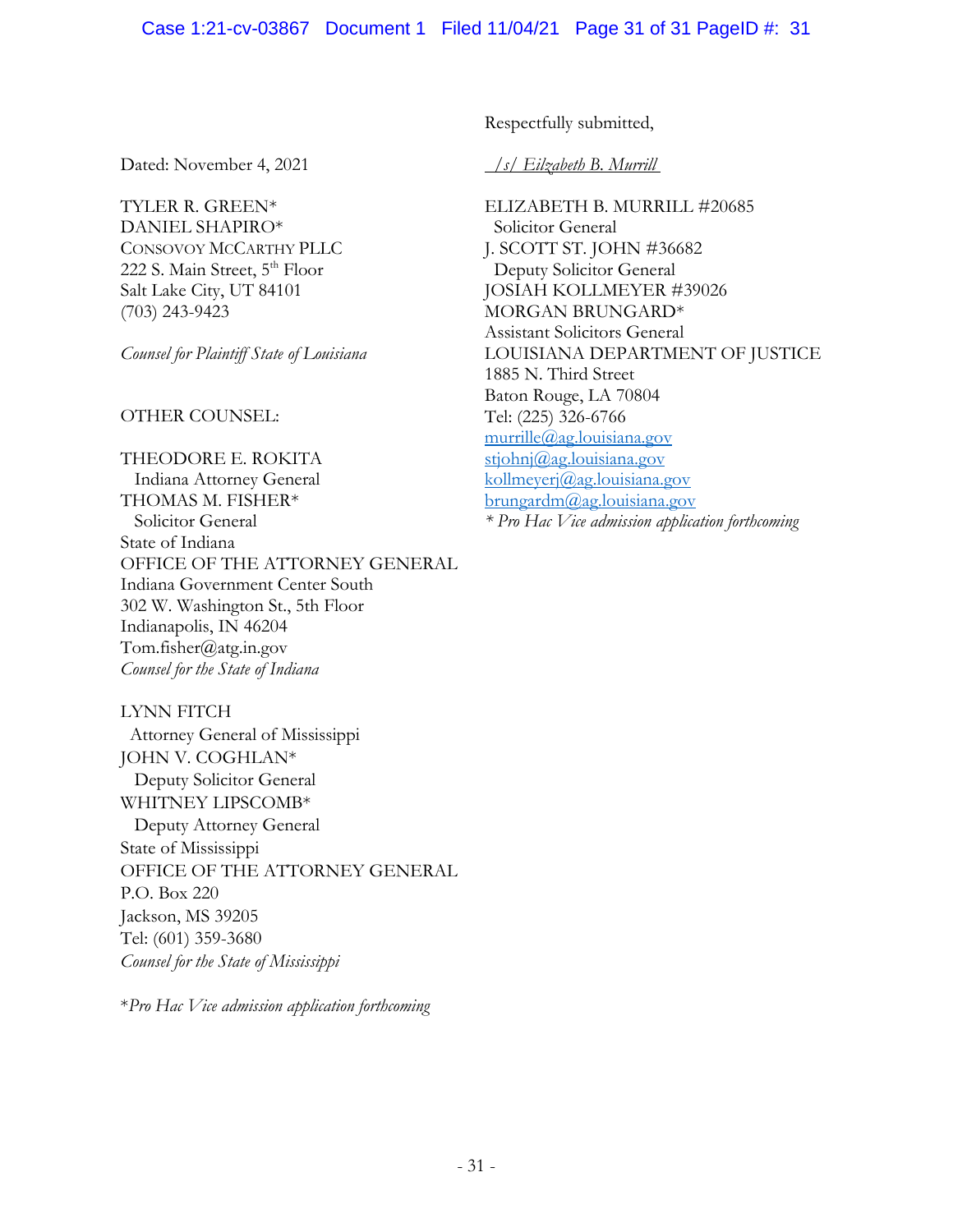#### Case 1:21-cv-03867 Document  $\&$  by Filed 11/2#21 Page 1 of 4 PageID #: 32 JS 44 (Rev. 04/21)

The JS 44 civil cover sheet and the information contained herein neither replace nor supplement the filing and service of pleadings or other papers as required by law, except as

|                                                                                                                                                                                                                                                                                                                                                                                                                                                                                                                                                                                 | purpose of initiating the civil docket sheet. (SEE INSTRUCTIONS ON NEXT PAGE OF THIS FORM.)                                                                                                                                                                                                                                                                                                                                                                                                                                                                                                                                                                                                                                                                                                                                                                                                                                                                                                                                                                                                                                                                                                                         |                                                                                                                                                                                                                                                                                                                                                                                                     |                                                                                                                                                                                                                                                                                                                                                                                                                                                                                                                                                                                                                                                                                                                                                                                                                                                                                                                                                                                                                                                                                                                                                                                                          |  |  |
|---------------------------------------------------------------------------------------------------------------------------------------------------------------------------------------------------------------------------------------------------------------------------------------------------------------------------------------------------------------------------------------------------------------------------------------------------------------------------------------------------------------------------------------------------------------------------------|---------------------------------------------------------------------------------------------------------------------------------------------------------------------------------------------------------------------------------------------------------------------------------------------------------------------------------------------------------------------------------------------------------------------------------------------------------------------------------------------------------------------------------------------------------------------------------------------------------------------------------------------------------------------------------------------------------------------------------------------------------------------------------------------------------------------------------------------------------------------------------------------------------------------------------------------------------------------------------------------------------------------------------------------------------------------------------------------------------------------------------------------------------------------------------------------------------------------|-----------------------------------------------------------------------------------------------------------------------------------------------------------------------------------------------------------------------------------------------------------------------------------------------------------------------------------------------------------------------------------------------------|----------------------------------------------------------------------------------------------------------------------------------------------------------------------------------------------------------------------------------------------------------------------------------------------------------------------------------------------------------------------------------------------------------------------------------------------------------------------------------------------------------------------------------------------------------------------------------------------------------------------------------------------------------------------------------------------------------------------------------------------------------------------------------------------------------------------------------------------------------------------------------------------------------------------------------------------------------------------------------------------------------------------------------------------------------------------------------------------------------------------------------------------------------------------------------------------------------|--|--|
| I. (a) PLAINTIFFS<br>States of Louisiana, Indiana, and Mississippi<br>County of Residence of First Listed Plaintiff<br>(b)<br>Rapides, LA<br>(EXCEPT IN U.S. PLAINTIFF CASES)                                                                                                                                                                                                                                                                                                                                                                                                   |                                                                                                                                                                                                                                                                                                                                                                                                                                                                                                                                                                                                                                                                                                                                                                                                                                                                                                                                                                                                                                                                                                                                                                                                                     | <b>DEFENDANTS</b>                                                                                                                                                                                                                                                                                                                                                                                   |                                                                                                                                                                                                                                                                                                                                                                                                                                                                                                                                                                                                                                                                                                                                                                                                                                                                                                                                                                                                                                                                                                                                                                                                          |  |  |
|                                                                                                                                                                                                                                                                                                                                                                                                                                                                                                                                                                                 |                                                                                                                                                                                                                                                                                                                                                                                                                                                                                                                                                                                                                                                                                                                                                                                                                                                                                                                                                                                                                                                                                                                                                                                                                     |                                                                                                                                                                                                                                                                                                                                                                                                     | See attached                                                                                                                                                                                                                                                                                                                                                                                                                                                                                                                                                                                                                                                                                                                                                                                                                                                                                                                                                                                                                                                                                                                                                                                             |  |  |
|                                                                                                                                                                                                                                                                                                                                                                                                                                                                                                                                                                                 |                                                                                                                                                                                                                                                                                                                                                                                                                                                                                                                                                                                                                                                                                                                                                                                                                                                                                                                                                                                                                                                                                                                                                                                                                     | County of Residence of First Listed Defendant<br>(IN U.S. PLAINTIFF CASES ONLY)<br>IN LAND CONDEMNATION CASES, USE THE LOCATION OF<br>NOTE:<br>THE TRACT OF LAND INVOLVED.                                                                                                                                                                                                                          |                                                                                                                                                                                                                                                                                                                                                                                                                                                                                                                                                                                                                                                                                                                                                                                                                                                                                                                                                                                                                                                                                                                                                                                                          |  |  |
|                                                                                                                                                                                                                                                                                                                                                                                                                                                                                                                                                                                 | (C) Attorneys (Firm Name, Address, and Telephone Number)                                                                                                                                                                                                                                                                                                                                                                                                                                                                                                                                                                                                                                                                                                                                                                                                                                                                                                                                                                                                                                                                                                                                                            | Attorneys (If Known)                                                                                                                                                                                                                                                                                                                                                                                |                                                                                                                                                                                                                                                                                                                                                                                                                                                                                                                                                                                                                                                                                                                                                                                                                                                                                                                                                                                                                                                                                                                                                                                                          |  |  |
| See attached                                                                                                                                                                                                                                                                                                                                                                                                                                                                                                                                                                    |                                                                                                                                                                                                                                                                                                                                                                                                                                                                                                                                                                                                                                                                                                                                                                                                                                                                                                                                                                                                                                                                                                                                                                                                                     |                                                                                                                                                                                                                                                                                                                                                                                                     |                                                                                                                                                                                                                                                                                                                                                                                                                                                                                                                                                                                                                                                                                                                                                                                                                                                                                                                                                                                                                                                                                                                                                                                                          |  |  |
|                                                                                                                                                                                                                                                                                                                                                                                                                                                                                                                                                                                 | II. BASIS OF JURISDICTION (Place an "X" in One Box Only)                                                                                                                                                                                                                                                                                                                                                                                                                                                                                                                                                                                                                                                                                                                                                                                                                                                                                                                                                                                                                                                                                                                                                            |                                                                                                                                                                                                                                                                                                                                                                                                     | III. CITIZENSHIP OF PRINCIPAL PARTIES (Place an "X" in One Box for Plaintiff                                                                                                                                                                                                                                                                                                                                                                                                                                                                                                                                                                                                                                                                                                                                                                                                                                                                                                                                                                                                                                                                                                                             |  |  |
| 1 U.S. Government<br>Plaintiff                                                                                                                                                                                                                                                                                                                                                                                                                                                                                                                                                  | Federal Question<br>13<br>(U.S. Government Not a Party)                                                                                                                                                                                                                                                                                                                                                                                                                                                                                                                                                                                                                                                                                                                                                                                                                                                                                                                                                                                                                                                                                                                                                             | (For Diversity Cases Only)<br>Citizen of This State                                                                                                                                                                                                                                                                                                                                                 | and One Box for Defendant)<br>DEF<br>DEF<br>PTF<br>PTF<br>Incorporated or Principal Place<br> 4<br>4<br>$\Box$<br>-1<br>of Business In This State                                                                                                                                                                                                                                                                                                                                                                                                                                                                                                                                                                                                                                                                                                                                                                                                                                                                                                                                                                                                                                                        |  |  |
| x 2<br>U.S. Government<br>Defendant                                                                                                                                                                                                                                                                                                                                                                                                                                                                                                                                             | Diversity<br>$\vert 4 \vert$<br>(Indicate Citizenship of Parties in Item III)                                                                                                                                                                                                                                                                                                                                                                                                                                                                                                                                                                                                                                                                                                                                                                                                                                                                                                                                                                                                                                                                                                                                       | Citizen of Another State                                                                                                                                                                                                                                                                                                                                                                            | 5<br>$ $   5<br>Incorporated and Principal Place<br>$\overline{2}$<br>$\frac{12}{2}$<br>of Business In Another State                                                                                                                                                                                                                                                                                                                                                                                                                                                                                                                                                                                                                                                                                                                                                                                                                                                                                                                                                                                                                                                                                     |  |  |
|                                                                                                                                                                                                                                                                                                                                                                                                                                                                                                                                                                                 |                                                                                                                                                                                                                                                                                                                                                                                                                                                                                                                                                                                                                                                                                                                                                                                                                                                                                                                                                                                                                                                                                                                                                                                                                     | Citizen or Subject of a<br>Foreign Country                                                                                                                                                                                                                                                                                                                                                          | 6<br>$ $ 6<br>Foreign Nation<br>$\vert$ 13<br>3                                                                                                                                                                                                                                                                                                                                                                                                                                                                                                                                                                                                                                                                                                                                                                                                                                                                                                                                                                                                                                                                                                                                                          |  |  |
| IV. NATURE OF SUIT (Place an "X" in One Box Only)<br><b>CONTRACT</b>                                                                                                                                                                                                                                                                                                                                                                                                                                                                                                            | <b>TORTS</b>                                                                                                                                                                                                                                                                                                                                                                                                                                                                                                                                                                                                                                                                                                                                                                                                                                                                                                                                                                                                                                                                                                                                                                                                        | <b>FORFEITURE/PENALTY</b>                                                                                                                                                                                                                                                                                                                                                                           | Click here for: Nature of Suit Code Descriptions.<br><b>OTHER STATUTES</b><br><b>BANKRUPTCY</b>                                                                                                                                                                                                                                                                                                                                                                                                                                                                                                                                                                                                                                                                                                                                                                                                                                                                                                                                                                                                                                                                                                          |  |  |
| 110 Insurance<br>120 Marine<br>130 Miller Act<br>140 Negotiable Instrument<br>150 Recovery of Overpayment<br>& Enforcement of Judgment<br>151 Medicare Act<br>152 Recovery of Defaulted<br>Student Loans<br>(Excludes Veterans)<br>153 Recovery of Overpayment<br>of Veteran's Benefits<br>160 Stockholders' Suits<br>190 Other Contract<br>195 Contract Product Liability<br>196 Franchise<br><b>REAL PROPERTY</b><br>210 Land Condemnation<br>220 Foreclosure<br>230 Rent Lease & Ejectment<br>240 Torts to Land<br>245 Tort Product Liability<br>290 All Other Real Property | PERSONAL INJURY<br>PERSONAL INJURY<br>310 Airplane<br>365 Personal Injury -<br>315 Airplane Product<br>Product Liability<br>367 Health Care/<br>Liability<br>320 Assault, Libel &<br>Pharmaceutical<br>Slander<br>Personal Injury<br>330 Federal Employers'<br>Product Liability<br>Liability<br>368 Asbestos Personal<br>340 Marine<br>Injury Product<br>345 Marine Product<br>Liability<br>PERSONAL PROPERTY<br>Liability<br>350 Motor Vehicle<br>370 Other Fraud<br>355 Motor Vehicle<br>371 Truth in Lending<br>380 Other Personal<br>Product Liability<br>360 Other Personal<br>Property Damage<br>385 Property Damage<br>Injury<br>362 Personal Injury -<br>Product Liability<br>Medical Malpractice<br><b>PRISONER PETITIONS</b><br><b>CIVIL RIGHTS</b><br>440 Other Civil Rights<br>Habeas Corpus:<br>441 Voting<br>463 Alien Detainee<br>442 Employment<br>510 Motions to Vacate<br>443 Housing/<br>Sentence<br>Accommodations<br>530 General<br>445 Amer. w/Disabilities<br>535 Death Penalty<br>Employment<br>Other:<br>446 Amer. w/Disabilities -<br>540 Mandamus & Other<br>Other<br>550 Civil Rights<br>448 Education<br>555 Prison Condition<br>560 Civil Detainee -<br>Conditions of<br>Confinement | 625 Drug Related Seizure<br>of Property 21 USC 881<br>690 Other<br><b>LABOR</b><br>710 Fair Labor Standards<br>Act<br>720 Labor/Management<br>Relations<br>740 Railway Labor Act<br>751 Family and Medical<br>Leave Act<br>790 Other Labor Litigation<br>791 Employee Retirement<br>Income Security Act<br><b>IMMIGRATION</b><br>462 Naturalization Application<br>465 Other Immigration<br>Actions | 375 False Claims Act<br>422 Appeal 28 USC 158<br>423 Withdrawal<br>376 Qui Tam (31 USC<br>28 USC 157<br>3729(a)<br>400 State Reapportionment<br><b>INTELLECTUAL</b><br><b>PROPERTY RIGHTS</b><br>410 Antitrust<br>430 Banks and Banking<br>820 Copyrights<br>450 Commerce<br>830 Patent<br>460 Deportation<br>835 Patent - Abbreviated<br>470 Racketeer Influenced and<br>New Drug Application<br>Corrupt Organizations<br>840 Trademark<br>480 Consumer Credit<br>880 Defend Trade Secrets<br>(15 USC 1681 or 1692)<br>Act of 2016<br>485 Telephone Consumer<br>Protection Act<br><b>SOCIAL SECURITY</b><br>861 HIA (1395ff)<br>490 Cable/Sat TV<br>862 Black Lung (923)<br>850 Securities/Commodities/<br>863 DIWC/DIWW (405(g))<br>Exchange<br>864 SSID Title XVI<br>890 Other Statutory Actions<br>891 Agricultural Acts<br>865 RSI (405(g))<br>893 Environmental Matters<br>895 Freedom of Information<br><b>FEDERAL TAX SUITS</b><br>870 Taxes (U.S. Plaintiff<br>Act<br>or Defendant)<br>896 Arbitration<br>871 IRS-Third Party<br>$\mathbf{x}$<br>899 Administrative Procedure<br>26 USC 7609<br>Act/Review or Appeal of<br>Agency Decision<br>950 Constitutionality of<br><b>State Statutes</b> |  |  |
| V. ORIGIN (Place an "X" in One Box Only)<br>Original<br>$x$ <sup>1</sup><br>Proceeding                                                                                                                                                                                                                                                                                                                                                                                                                                                                                          | 72 Removed from<br>Remanded from<br>3<br><b>State Court</b><br>Appellate Court                                                                                                                                                                                                                                                                                                                                                                                                                                                                                                                                                                                                                                                                                                                                                                                                                                                                                                                                                                                                                                                                                                                                      | 74 Reinstated or<br>Reopened<br>(specify)                                                                                                                                                                                                                                                                                                                                                           | 5 Transferred from<br>Multidistrict<br>8 Multidistrict<br><b>Another District</b><br>Litigation -<br>Litigation -<br>Direct File<br>Transfer                                                                                                                                                                                                                                                                                                                                                                                                                                                                                                                                                                                                                                                                                                                                                                                                                                                                                                                                                                                                                                                             |  |  |
| VI. CAUSE OF ACTION                                                                                                                                                                                                                                                                                                                                                                                                                                                                                                                                                             | Cite the U.S. Civil Statute under which you are filing (Do not cite jurisdictional statutes unless diversity):<br>5 U.S.C. §706; 40 U.S.C. §§101; 121; 41 U.S.C. §1707; 41 U.S.C. §3301; 41 U.S.C. §1303(a); 5 U.S.C. §551(4)<br>Brief description of cause:<br>Challenge to federal contractor vaccine mandate                                                                                                                                                                                                                                                                                                                                                                                                                                                                                                                                                                                                                                                                                                                                                                                                                                                                                                     |                                                                                                                                                                                                                                                                                                                                                                                                     |                                                                                                                                                                                                                                                                                                                                                                                                                                                                                                                                                                                                                                                                                                                                                                                                                                                                                                                                                                                                                                                                                                                                                                                                          |  |  |
| VII. REQUESTED IN<br><b>COMPLAINT:</b>                                                                                                                                                                                                                                                                                                                                                                                                                                                                                                                                          | CHECK IF THIS IS A CLASS ACTION<br>UNDER RULE 23, F.R.Cv.P.                                                                                                                                                                                                                                                                                                                                                                                                                                                                                                                                                                                                                                                                                                                                                                                                                                                                                                                                                                                                                                                                                                                                                         | <b>DEMANDS</b>                                                                                                                                                                                                                                                                                                                                                                                      | CHECK YES only if demanded in complaint:<br>Yes<br>x No<br><b>JURY DEMAND:</b>                                                                                                                                                                                                                                                                                                                                                                                                                                                                                                                                                                                                                                                                                                                                                                                                                                                                                                                                                                                                                                                                                                                           |  |  |
| VIII. RELATED CASE(S)<br>IF ANY                                                                                                                                                                                                                                                                                                                                                                                                                                                                                                                                                 | (See instructions):<br><b>JUDGE</b>                                                                                                                                                                                                                                                                                                                                                                                                                                                                                                                                                                                                                                                                                                                                                                                                                                                                                                                                                                                                                                                                                                                                                                                 |                                                                                                                                                                                                                                                                                                                                                                                                     | DOCKET NUMBER                                                                                                                                                                                                                                                                                                                                                                                                                                                                                                                                                                                                                                                                                                                                                                                                                                                                                                                                                                                                                                                                                                                                                                                            |  |  |
| <b>DATE</b><br>11/4/21<br>FOR OFFICE USE ONLY                                                                                                                                                                                                                                                                                                                                                                                                                                                                                                                                   | agna                                                                                                                                                                                                                                                                                                                                                                                                                                                                                                                                                                                                                                                                                                                                                                                                                                                                                                                                                                                                                                                                                                                                                                                                                | SIGNATURE OF ATTORNEY OF RECORD                                                                                                                                                                                                                                                                                                                                                                     |                                                                                                                                                                                                                                                                                                                                                                                                                                                                                                                                                                                                                                                                                                                                                                                                                                                                                                                                                                                                                                                                                                                                                                                                          |  |  |
|                                                                                                                                                                                                                                                                                                                                                                                                                                                                                                                                                                                 |                                                                                                                                                                                                                                                                                                                                                                                                                                                                                                                                                                                                                                                                                                                                                                                                                                                                                                                                                                                                                                                                                                                                                                                                                     |                                                                                                                                                                                                                                                                                                                                                                                                     |                                                                                                                                                                                                                                                                                                                                                                                                                                                                                                                                                                                                                                                                                                                                                                                                                                                                                                                                                                                                                                                                                                                                                                                                          |  |  |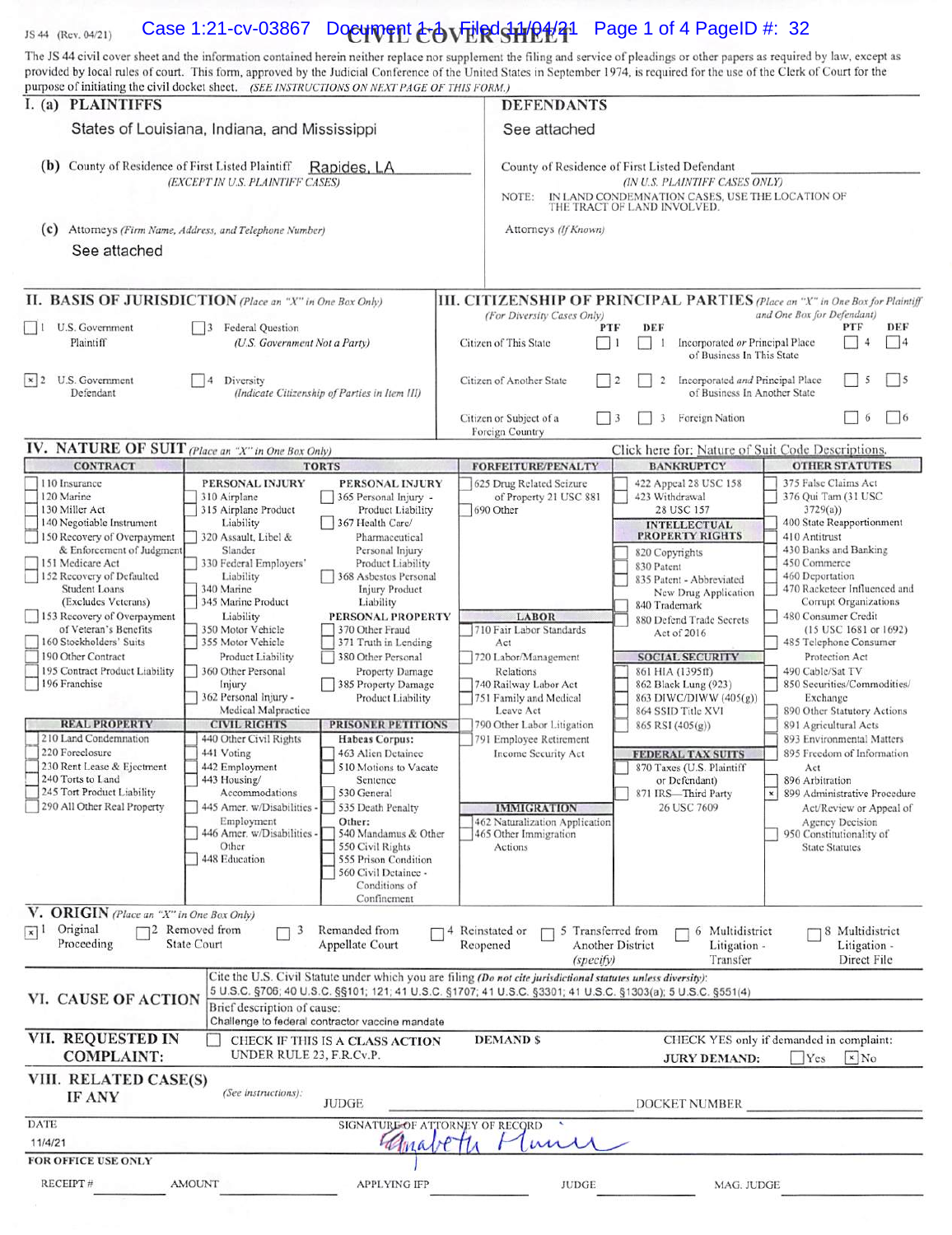### **PLAINTIFF ATTORNEYS**

ELIZABETH B. MURRILL #20685 Solicitor General J. SCOTT ST. JOHN #36682 Deputy Solicitor General JOSIAH KOLLMEYER #39026 MORGAN BRUNGARD\* Assistant Solicitors General LOUISIANA DEPARTMENT OF **JUSTICE** 1885 N. Third Street Baton Rouge, LA 70804 Tel: (225) 326-6766 [murrille@ag.louisiana.gov](mailto:murrille@ag.louisiana.gov) [stjohnj@ag.louisiana.gov](mailto:stjohnj@ag.louisiana.gov) [kollmeyerj@ag.louisiana.gov](mailto:kollmeyerj@ag.louisiana.gov) [brungardm@ag.louisiana.gov](mailto:brungardm@ag.louisiana.gov)

TYLER R. GREEN\* DANIEL SHAPIRO\* CONSOVOY MCCARTHY PLLC 222 S. Main Street, 5th Floor Salt Lake City, UT 84101 (703) 243-9423 [Tyler@consovoymccarthy.com](mailto:Tyler@consovoymccarthy.com) [Daniel@consovoymccarthy.com](mailto:Daniel@consovoymccarthy.com)

Counsel for Plaintiff State of Louisiana

THEODORE E. ROKITA Indiana Attorney General THOMAS M. FISHER\* Solicitor General State of Indiana OFFICE OF THE ATTORNEY GENERAL Indiana Government Center South 302 W. Washington St., 5th Floor Indianapolis, IN 46204 [Tom.fisher@atg.in.gov](mailto:Tom.fisher@atg.in.gov) Counsel for the State of Indiana

LYNN FITCH Attorney General of Mississippi JOHN V. COGHLAN\* Deputy Solicitor General WHITNEY LIPSCOMB\* Deputy Attorney General State of Mississippi OFFICE OF THE ATTORNEY **GENERAL** P.O. Box 220 Jackson, MS 39205 Tel: (601) 359-3680 Counsel for the State of Mississippi [john.coghlan@ago.ms.gov](mailto:john.coghlan@ago.ms.gov) [whitney.lipscomb@ago.ms.gov](mailto:whitney.lipscomb@ago.ms.gov)

\*Pro Hac Vice admission application forthcoming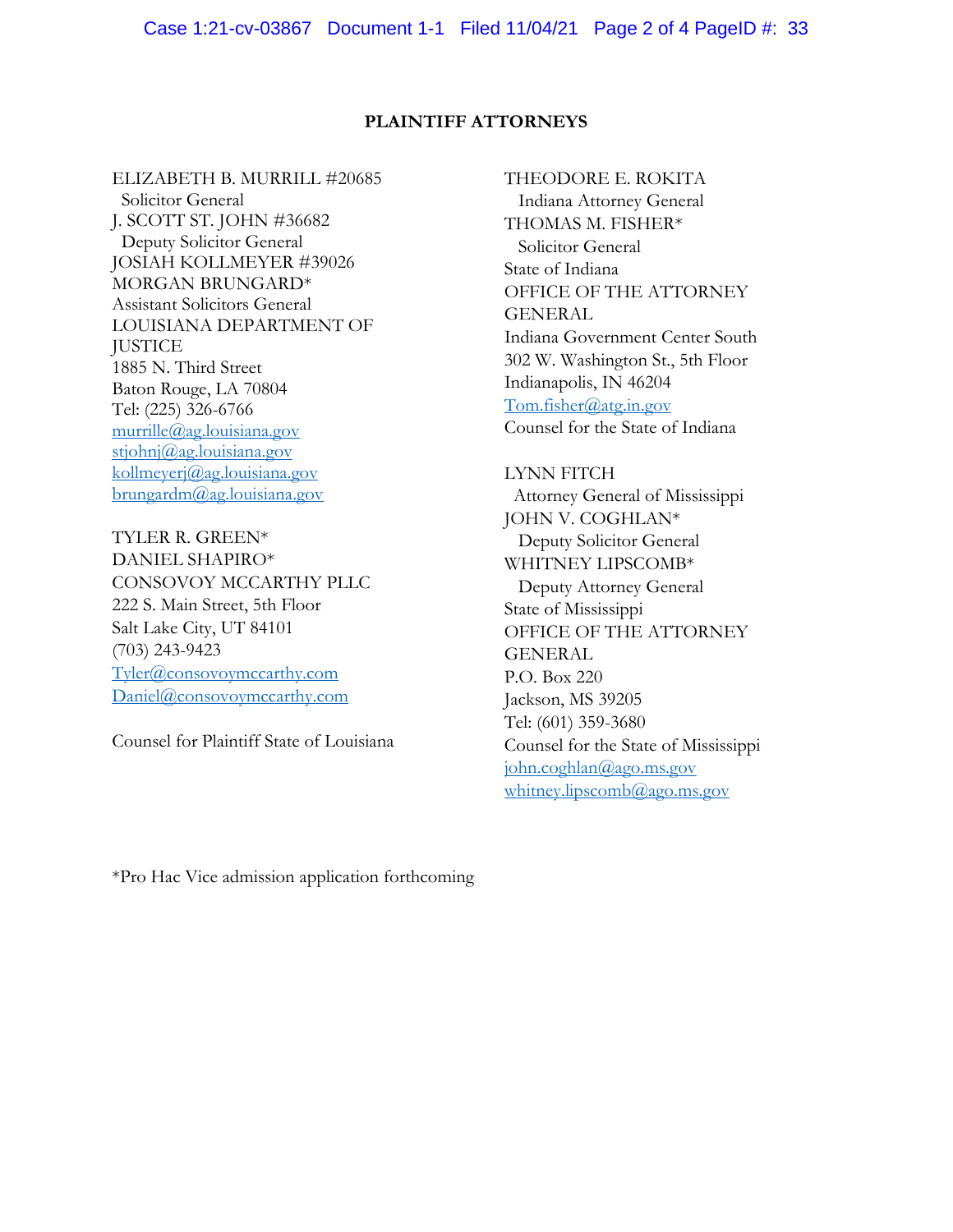Case 1:21-cv-03867 Document 1-1 Filed 11/04/21 Page 3 of 4 PageID #: 34

### **DEFENDANTS**

JOSEPH R. BIDEN, JR. in his official capacity as President of the United States;

THE UNITED STATES OF AMERICA;

FEDERAL ACQUISITION REGULATORY COUNCIL;

GENERAL SERVICES ADMINISTRATION;

ROBIN CARNAHAN, in her official capacity as General Services Administrator;

JEFFREY A. KOSES, in his official capacity as Senior Procurement Executive & Deputy Chief Acquisition Officer, General Services Administration;

UNITED STATES OFFICE OF PERSONNEL MANAGEMENT;

KIRAN AHUJA, in her official capacity as director of the Office of Personnel Management;

OFFICE OF MANAGEMENT AND BUDGET;

SHALANDA YOUNG, in her official capacity as Acting Director of the Office of Management and Budget;

LESLEY A. FIELD, in her official capacity as Acting Administrator for Federal Procurement, Office of Management and Budget;

SAFER FEDERAL WORKFORCE TASK FORCE;

JEFFREY ZIENTS, in his official capacity as co-chair of the Safer Federal Workforce Task Force and COVID-19 Response Coordinator;

NATIONAL AERONAUTICS AND SPACE ADMINISTRATION;

BILL NELSON, in his official capacity as Administrator of the National Aeronautics and Space Administration;

KARLA S. JACKSON, in her official capacity as Assistant Administrator for Procurement, National Aeronautics and Space Administration;

UNITED STATES DEPARTMENT OF DEFENSE;

LLOYD AUSTIN in his official capacity as the United States Secretary of Defense;

JOHN M. TENAGLIA, in his official capacity as Principal Director of Defense Pricing and Contracting, Department of Defense;

UNITED STATES DEPARTMENT OF VETERANS AFFAIRS;